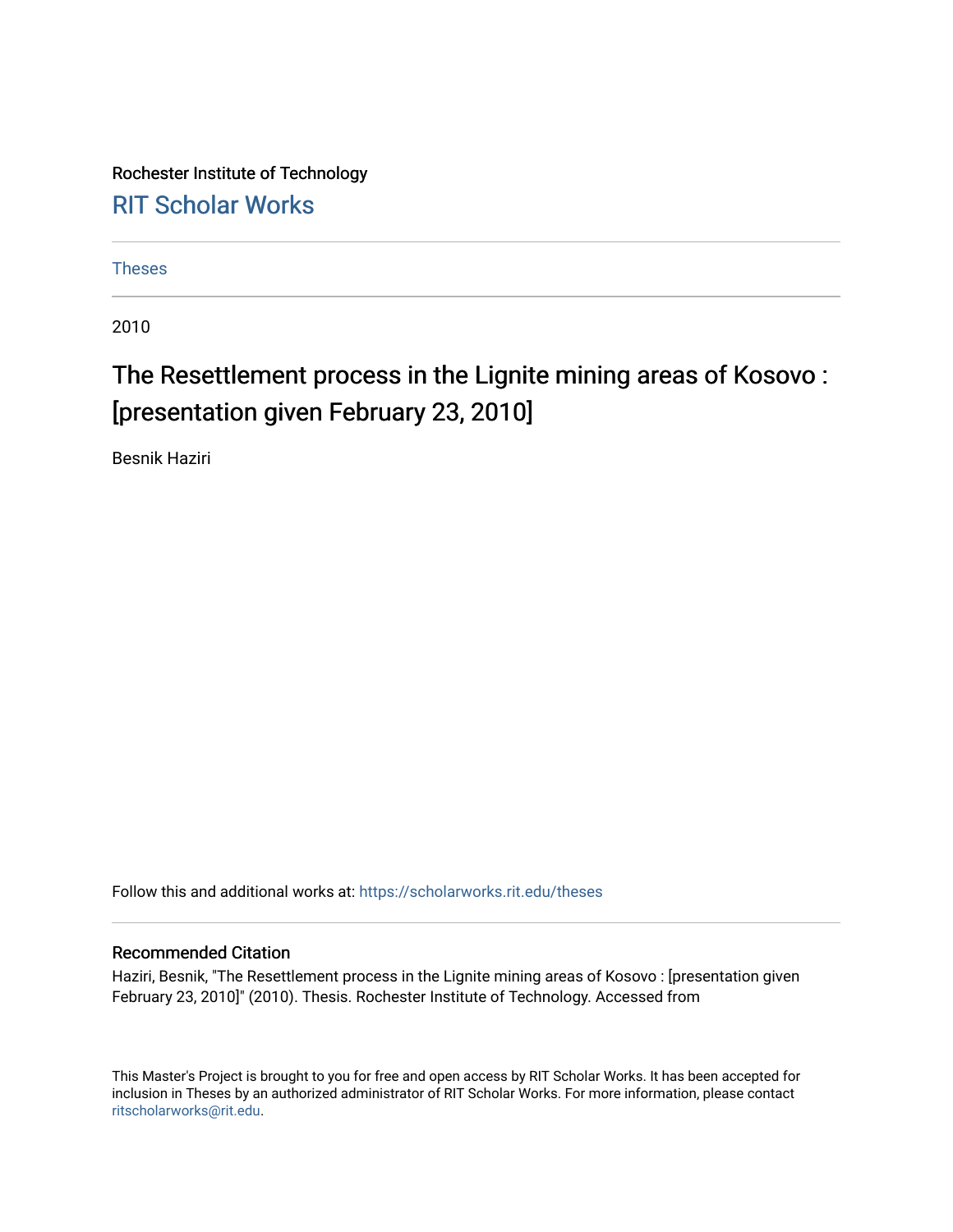#### **Rochester Institute of Technology AMERICAN UNIVERSITY IN KOSOVO**

**Master of Science Degree Program in Energy & Resource Development** 

## **Final Report**

**February 23, 2010** 

## **The Resettlement Process in the Lignite Mining Areas of Kosovo**

**Besnik Haziri** 

**besnik.haziri@kek-energy.com;** 

**besnik.haziri@gmail.com**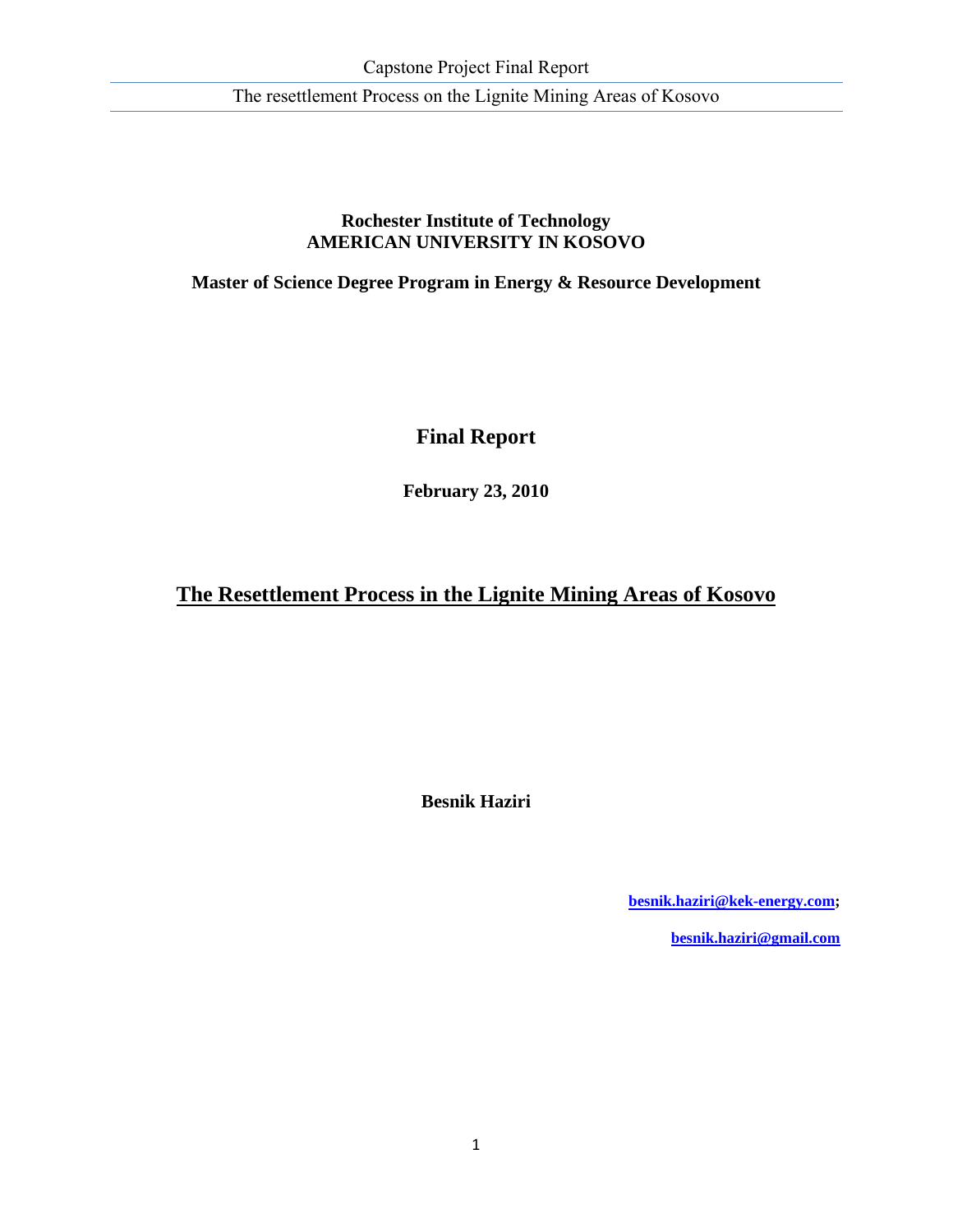| $\mathbf 1$ |        |        |
|-------------|--------|--------|
|             | 2.     |        |
|             | 2.1.   |        |
|             | 2.2.   |        |
|             | 2.2.1. |        |
|             | 2.3.   |        |
|             | 3.     |        |
|             | 3.1.   |        |
|             | 3.2.   |        |
|             | 3.3.   |        |
|             |        |        |
|             | 4.     |        |
|             | 4.1.   |        |
|             | 4.2.   |        |
|             | 5.     |        |
|             | 5.1.   |        |
|             | 5.2.   |        |
|             |        | 6.     |
|             |        | 6.1.   |
|             |        | 6.2.   |
|             |        | 6.2.1. |
|             |        | 6.2.2. |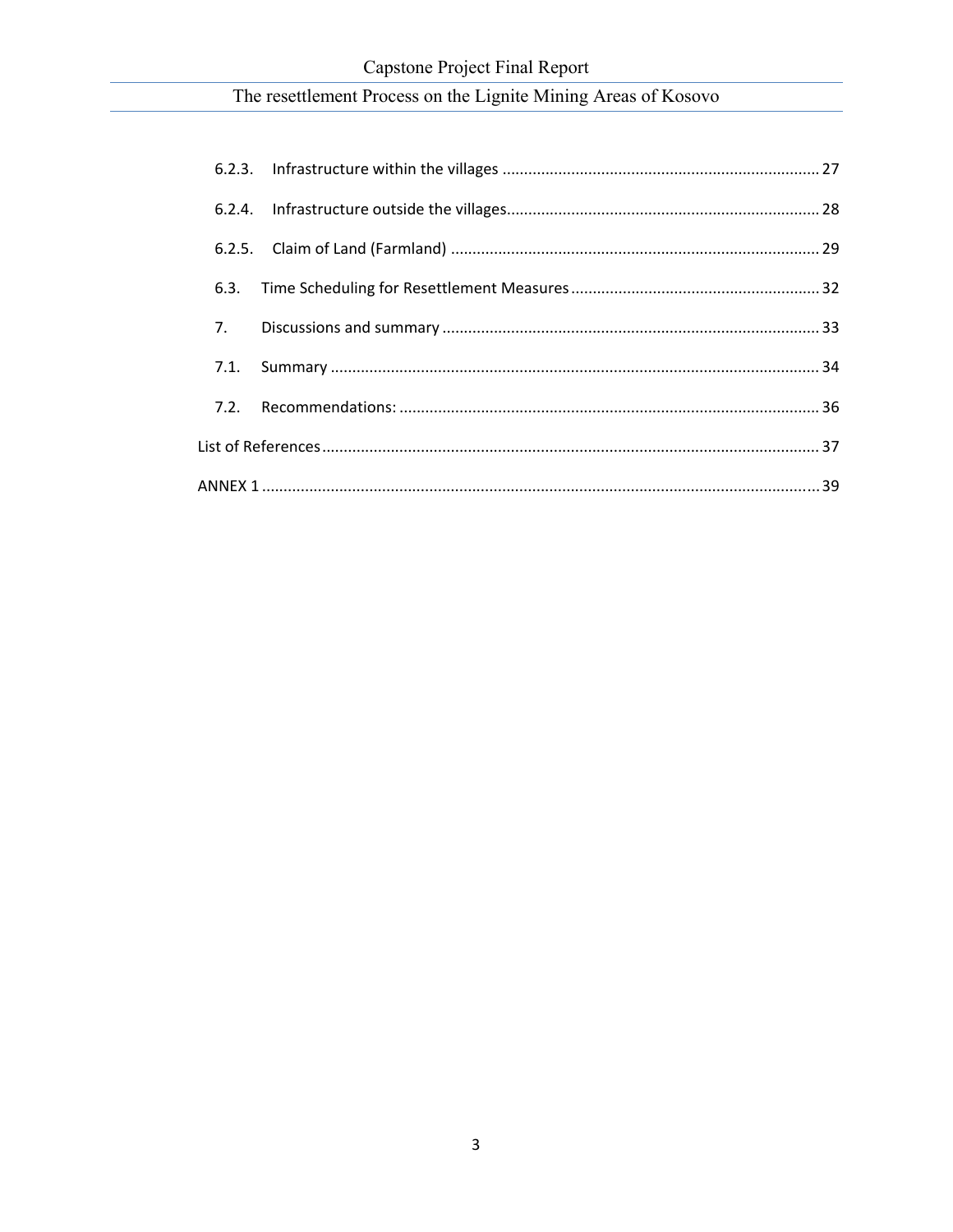## **Acknowledgment**

This Capstone Project could not have been prepared without Dr. Brian Bowen, who encouraged and challenged me throughout the process of writing proposal and getting the final report done. He never accepted less than my best efforts. Thank you!

A special thanks to the Project Consultant, Mr. Peter Laux, who has been supportive and active in finding necessary materials and inputs for the project. Without him, this project would have taken years off my life.

I would like to acknowledge and extend my heartfelt gratitude to the following persons and experts who shared their experience with me or who helped technically in the Project: Mr. Arben Gjukaj, KEK's Managing Director, Mr. Remzi Shahini, KEK's Operations Director, Mr. Adil Januzi, KEK's Mining Executive Director, Mr. Uwe Schmidt, Vattenfall's Senior Mine Planning Expert, Mr. Thomas Suhr, Vattenfall's Senior Expert Computer-Aided Mine Planning Applications.

Most especially to my wife, Shqipe, for her selfless blessings: Words alone cannot express what I owe you for your encouragement and patient love, which enabled me to complete this Project. Special thanks for feeding me and taking me for coffees while at the same time taking care for our 7-months old son, Rron.

And finally to God, who makes all things possible.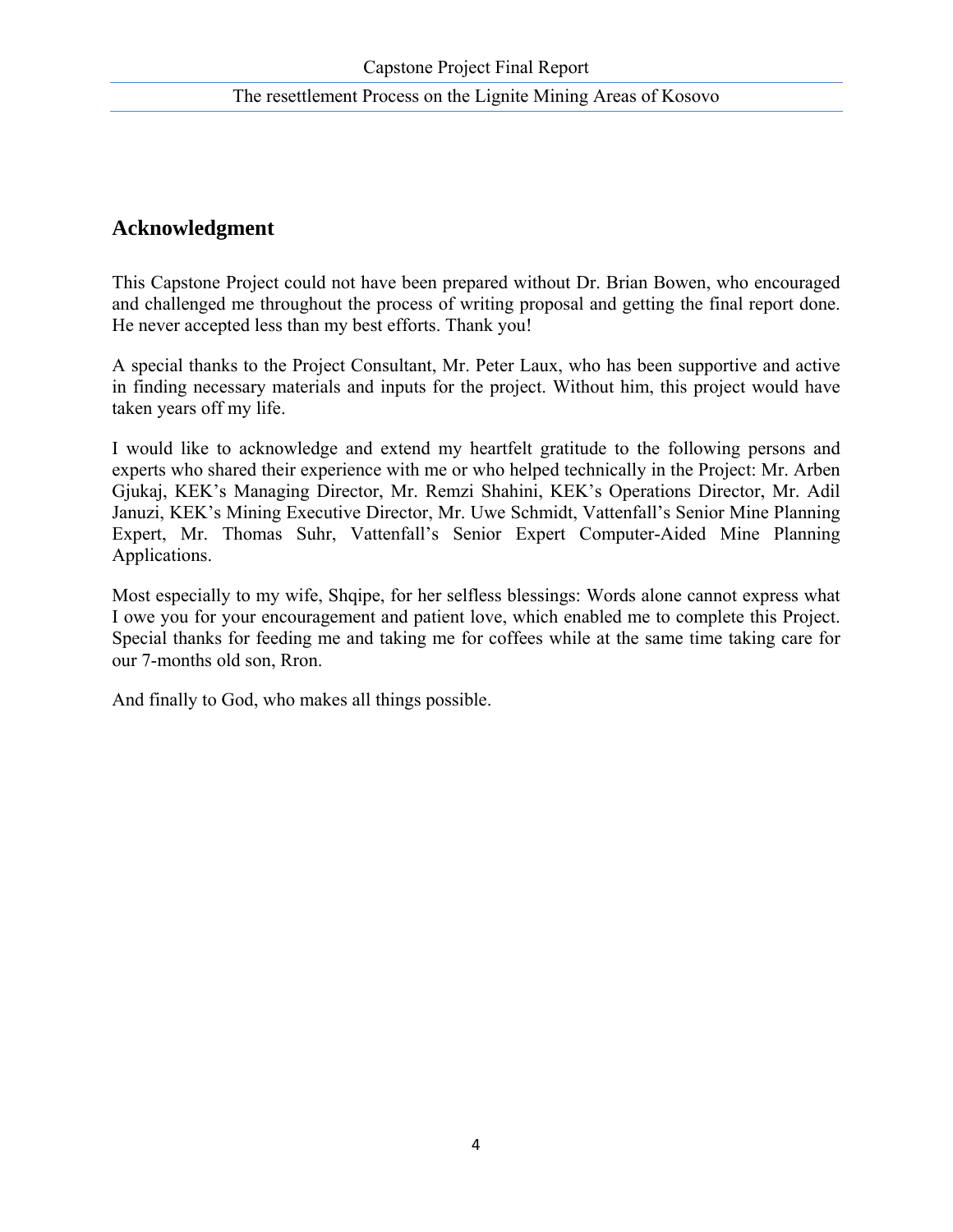## **1 Project Definition**

The resettlement process for the purposes of exploiting natural resources often causes problems for governments and the people concerned. This is the case in most countries.

In fact, the use of private agricultural land or the construction of industrial buildings for the purpose of exploiting natural resources can be relatively easily compensated with money or other benefits. Industrial buildings can be rebuilt at another location, and agricultural land can be exchanged for other land owned by the company.

However, when it comes to the requirement to demolish and/or relocate houses, then the question is much more complex than just compensation of the property values. It is a question of what do you do with the people? And this question is in fact much more complex since it is mostly about social structures, employment, psychological factors, home ownership, and so forth. There is also the big question of health.

With Kosovo's previous centralized economy the question of resettlement was "solved" by moving the people to apartments somewhere in a city, but this approach is not acceptable in a Kosovo's new democratic society. Private life and the social structures developed over a long period of time are very highly valued and are now given greater respect.

In the case of Kosovo, the use of coal for power production has an enormous economic value. Having said that, it goes without saying that coal exploitation as a sole natural resource fuel for energy production is the backbone for overall development of the country. There is, however, a need to address the issue of resettlement given the fact that the experience from the past created problems that might disturb the operations in the future.

The Capstone Project addresses the issue of resettlement by providing inputs from other countries in order to point out the most important steps for carrying out a sound and acceptable resettlement. It also provides with essential legal comparative analyses as well as financial implications accruing in this process. As such, the outputs of the report will portray the best practises of resettlements to be used by Kosovo institutions.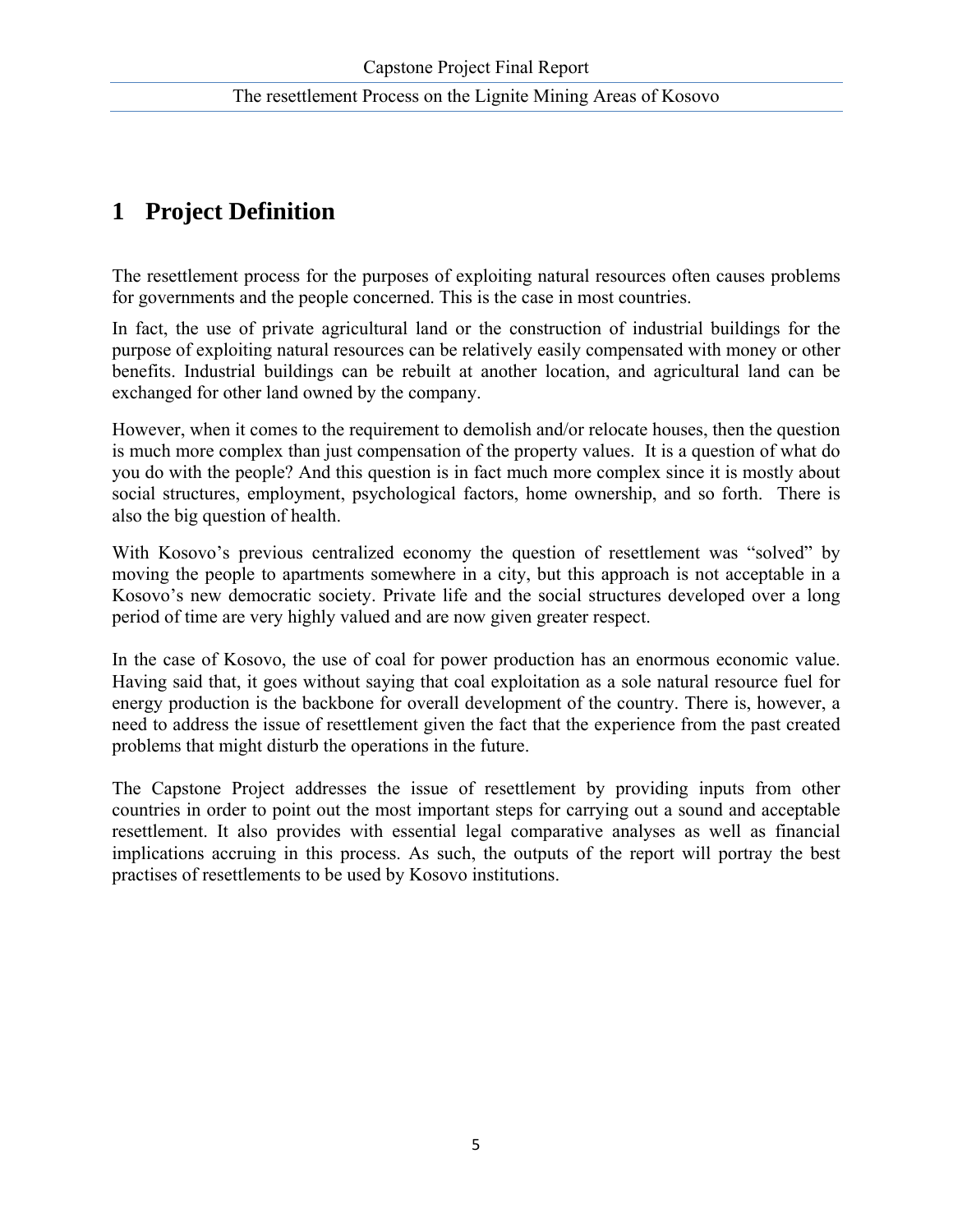# **2. Comparative Information**

This chapter will address the issue of resettlement process and how it is managed in countries in the region, particularly in Serbia, but also it includes examples from the Republic of Germany, and China

The main aim of this chapter is to provide the reader with sufficient information on the resettlement practices and what are the best practices that need to be utilized in Kosovo too.

## **2.1. Resettlement Process in Germany**

The Republic of Germany is a well known country for large lignite deposits and as a result they have exercised a number of large-scale resettlements over a long period of time. Their experience is a good foundation to acquire proper know-how on the resettlement process.

The best practice is shown through a study for the so-called Lusatian lignite mining area carried out by a reputable company known as Vattenfall Europe Mining AG, the fourth-largest power producer in Europe and third-larges power producer in Germany [1]. The principles and strategies they developed are as follows:

- Joint resettlement to one location
- Maintaining and developing of village life at old location up to start of resettlement
- Functional compensation for property without new indebtedness based on the existing property
- Maintaining and supporting of activities of clubs and associations
- Strategic concept for tenants with socially acceptable rents
- Maintaining and continuing of small enterprises
- Resettlement within a short period

The study case includes the settlement known as Haidemühl with 650 inhabitants and 85 owner properties as well as 176 tenant flats [1]. Population there used to develop different small-scale businesses e.g. grocery store with post service, butcher's shop and snack bar, heating- and sanitation firm, insurance and shipping agency [1]. For the mentioned settlement, the principle of joint strategy was applied. The resettlement process began in 1999 and was successfully completed in 2006. The entire period included all the necessary steps that are considered essential for a sustainable and accepted resettlement. The pictures below are best examples of showing the comparison between the old and the new settlement: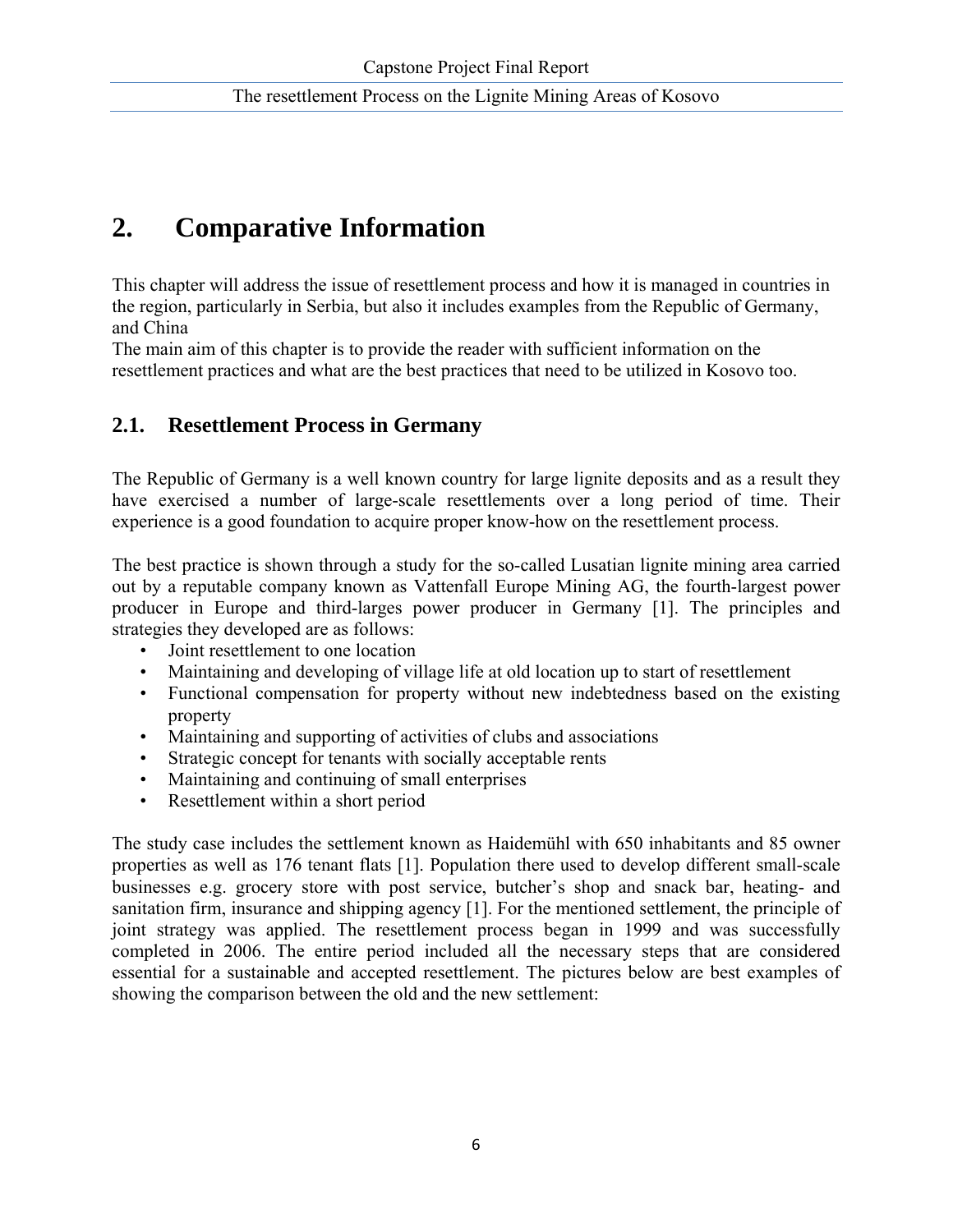

*Picture 1.1 : Resettlement of Haidemühl, the old Place (source: Vattenfall Europe Mining AG)* 



*Picture 1.2: View to the new Place: Neu-Haidemühl (source: Vattenfall Europe Mining AG)*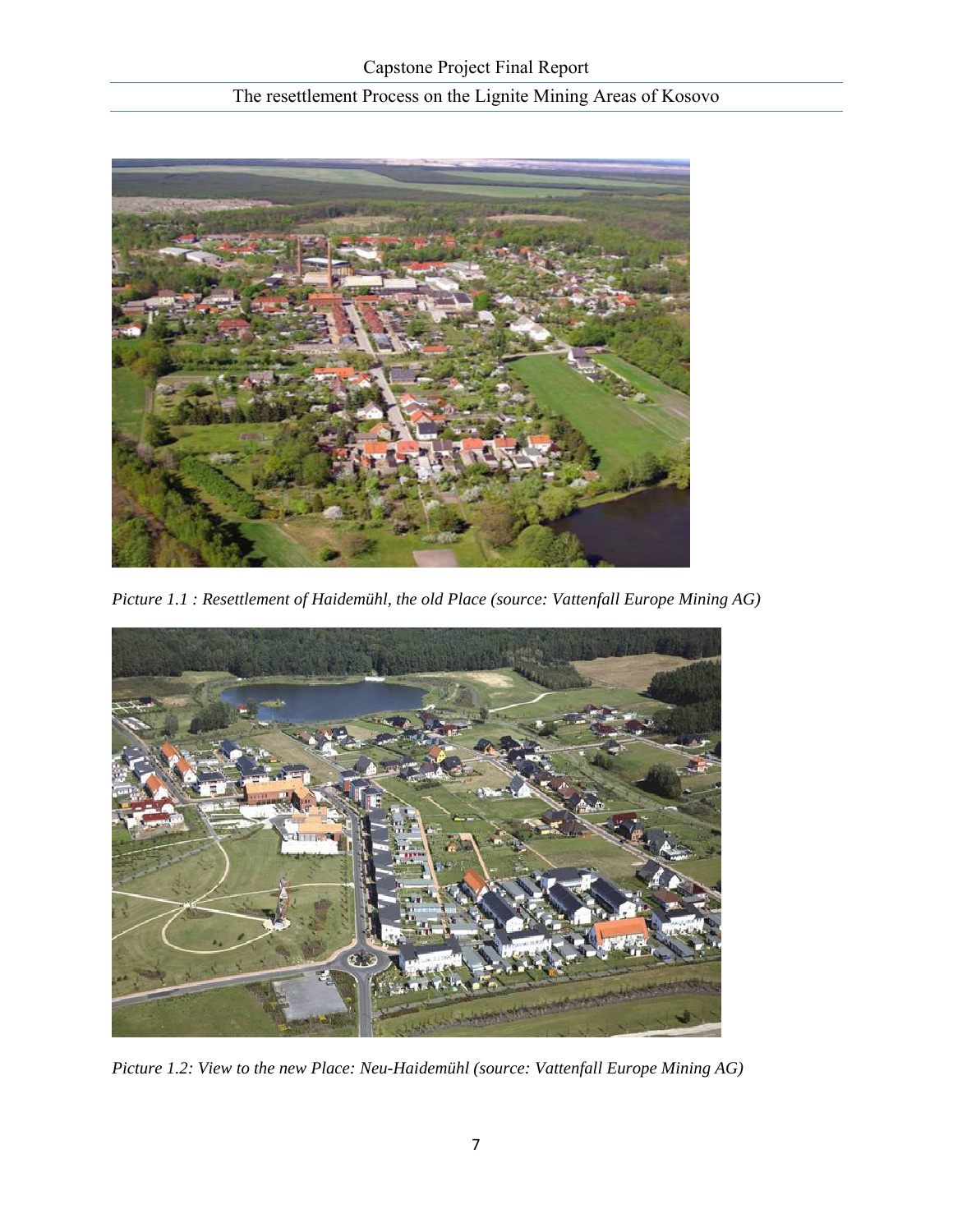The compensation policy within the model of a joint resettlement was carried out by Vattenfall Europe Mining pursuant to compensation regulations which ensured a functional compensation of property for owners, small scale businesses and other beneficial owners. It was the Company itself that provided the owners equivalent property (area, value) as replacement in kind at the place of resettlement. Additional support was granted by the state to the resettling communities (e.g. municipal facilities) owing to investment backlogs in infrastructure [1]. This is important to highlight because it has been proven as the most viable way of doing the resettlement process. That means that the company intending to exploit natural resource shall have sole responsibility for the entire resettlement process whereas the governments shall act as guarantor to the process.

## **2.2. Resettlement Process in China: Three Gorges Dam**

The example taken, that is The Three Gorges Project of China's Yangtze River is the largest and perhaps most controversial development-induced displacement project in the world. Official estimates place the resettlement population at over 1.2 million by 2009 [2]. The displacement process is guided by China's developmental resettlement policy that aims to maintain or enhance the living standards of resettlers. However, implementing this policy on such a massive scale is absolutely a very difficult challenge for the Chinese government [2].

China Yangtze Three Gorges Project (TGP), as one of the biggest hydropower-complex projects in the world, has been ranked as the key project for improvement and development of Yangtze River. The dam is located in the areas of Xilingxia gorge, one of the three gorges of the river, which will control a drainage area of 1 million  $km^2$ , with an average annual runoff of 451 billion  $m<sup>3</sup>$ . The open valley at the dam site, with hard and complete granite as the bedrock has provided favorable topographical and geological conditions for dam construction [3].



 *Picture 1.3: View of Three Gorges Dam (www.cheeju.wordrpress.com)*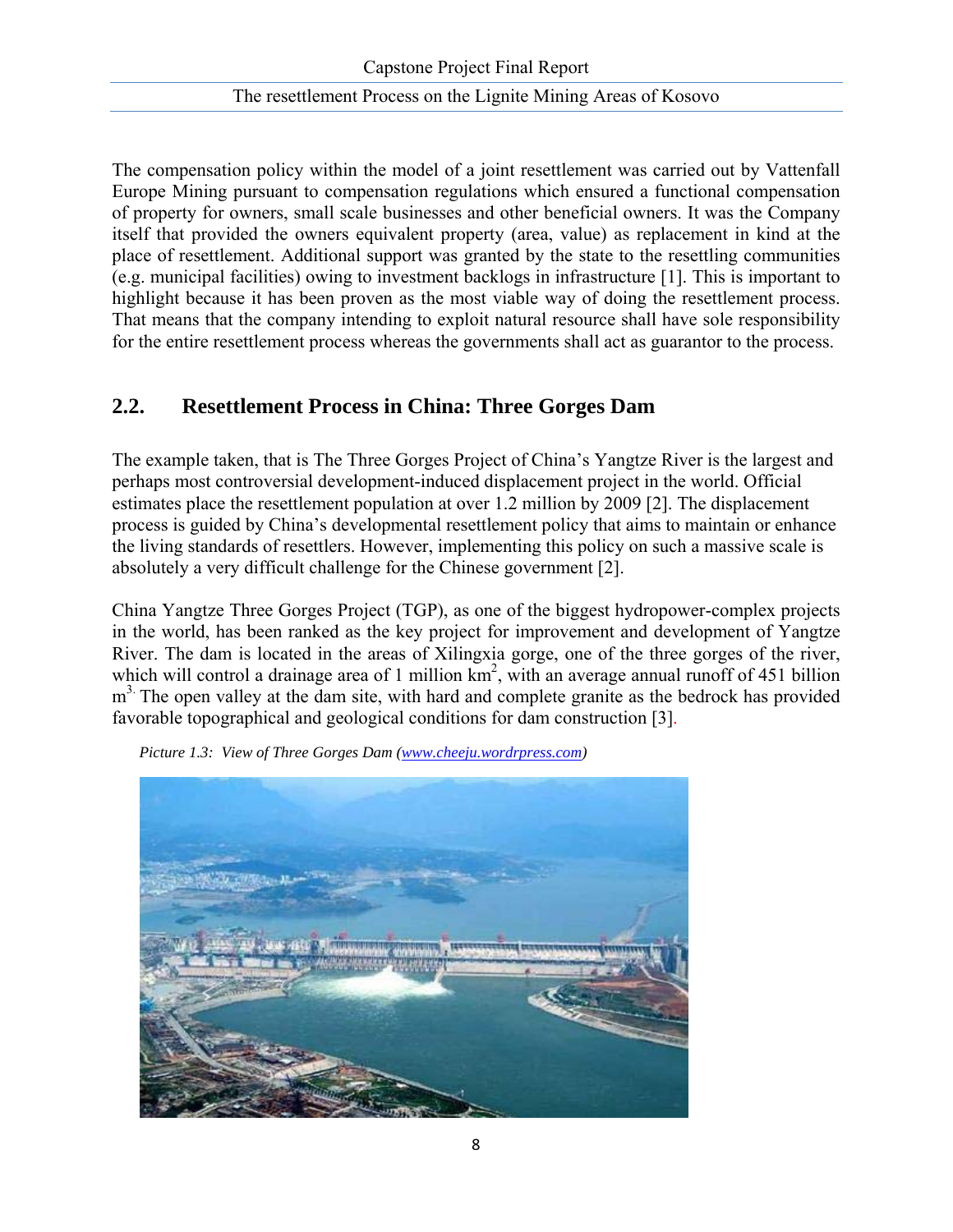TGP is a multi-objective development project with great benefits in flood control, power generation, and navigation, and so on. The project consists of river dam, spillway structures, powerhouse, buildings for navigation, etc, and organized by the scheme officially briefed as "developed in one scale, completed in one time, water-storage by stages, and continuous migration" [4]. The dam is a concrete gravity dam, with the spillway in the middle, and the power house and non-overflow section at both sides. The axial length of the dam is 2309.47m, the crest height is 185m, and the maximum height of the dam is 181m. With a normal storage level at 175m, the total capacity of the reservoir reaches 39.3 billion  $m<sup>3</sup>$ , of which the effective flood control capacity reaches 22.15 billion  $m^3$  [4].

The total period of TGP construction is 17 years, which can be divided into three phases. Phase I (1993~1997) was designed mainly to do advance work for project construction and excavation of diversion channel with the river close-off as the milestone. Phase II (1998-2003) was mainly designed for construction of spillway and left-bank power house and the ship lock, with the completion of initial water storage, commercial operation of first batch of generators and ship lock open to navigation as several significant milestones of this phase. Phase III (2004-2009) is mainly dedicated for the construction of right-bank dam and powerhouse, which is symbolized as the commercial operation of all the generator units and completion of the project [4].

## **2.2.1. Relocation of local residents**

The relocation of local residents is the central part of the Three Gorges Dam Project. Its importance is considered equally to the construction of the dam itself. The newly estimated amount of residents that need to be relocated is 1.40 million, which is greater than the number estimated (1.13 million) when the project was under planning in early 1990s [4]. It is the largest permanent relocation throughout human history.

About 140,000 residents will be relocated out of Hubei province to eastern provinces and some central provinces, while the rest will be relocated within the Hubei Province. In fact, the resettlement for the purposes of the project shows the ability and willingness by the China's government to complete a huge project.

Through September 2007, 1.22 million people have been relocated according to the Xinhua Net. This amounts to about 1.3% of the population of the two provinces the reservoir covers. The fourth phase of the relocation is still ongoing. Phase four involves moving people living just below the 175 meter water level [4].

As of 13 October 2007, an estimated 1,400,000 citizens have already been displaced and have settled in neighboring areas with governmental aid. On October 11, 2007, Chinese state media announced that under a development plan of Chongging province, an additional 4,000,000 people will be encouraged to move from their homes near the dam to the Chongging metropolitan by the year 2020 [2].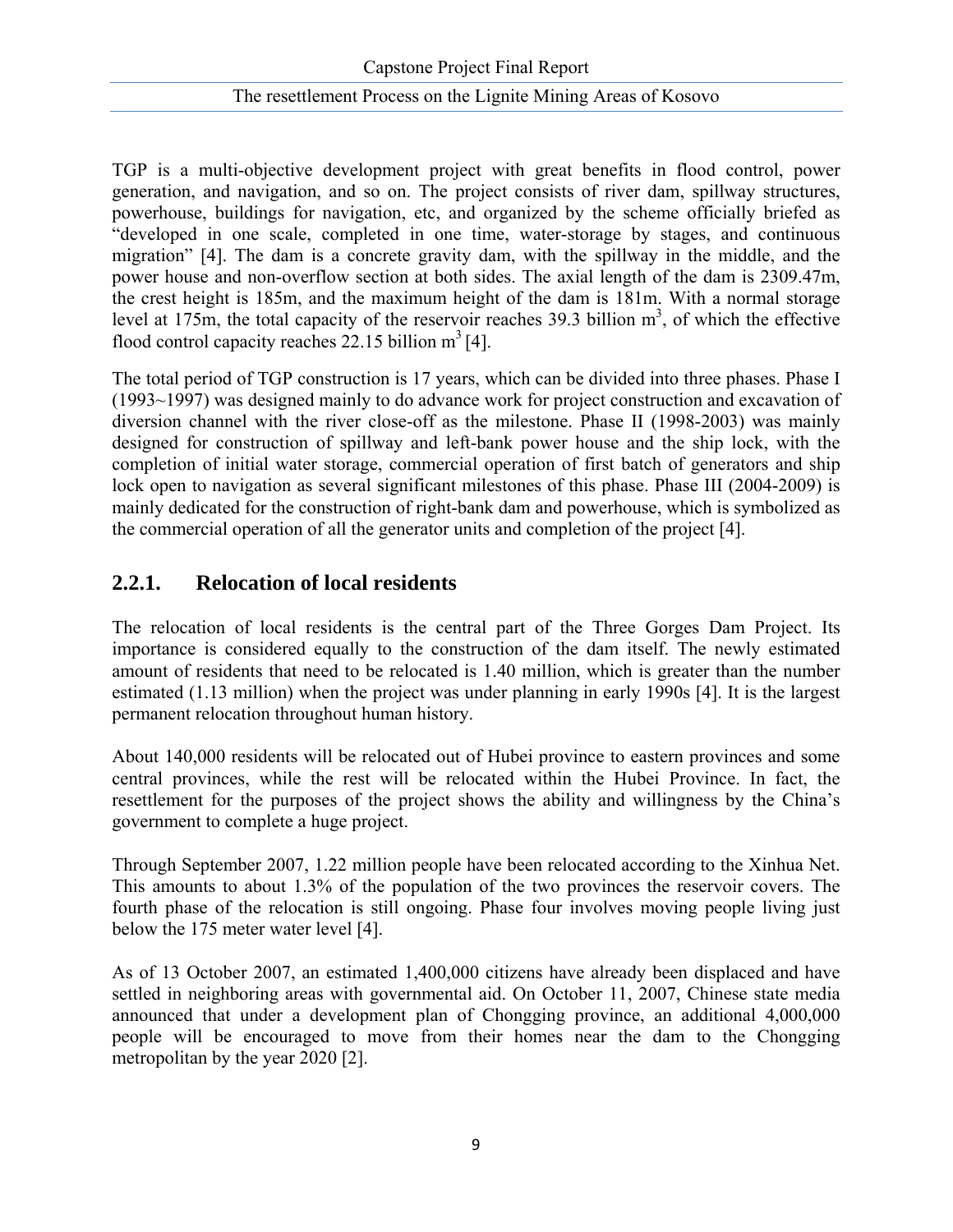However, the corruption and the violation of human rights have occurred frequently through the process. Although most of the residents are properly relocated, there is still significant amount of residents who haven't been receiving enough government aids and are still living in poor conditions.

### **2.3. Resettlement Process in Serbia**

Serbia has lignite mining areas that are similar with conditions in Kosovo. The so-called Kolubara field produces lignite for power generation industry and for domestic heating [5]. The current operations in the lignite mines will increase and as a result the mining area will expand by 2010 affecting thus four villages inhabited by approximately 1300 people [5].

The above mentioned lignite field comprises of 4 open pits: Field B, Field D, Tamnava - East Field, Tamnava - West Field and part of the enterprise Kolubara Prerada. The current mining operations will require expansion of the Tamnava West and therefore the Serbia's electricity company known as Elektroprivreda Srbije (EPS) has already prepared a "Tamnava West Resettlement Plan" which is designed to allow the southward expansion of coal mining operations in the valley of the Tamnava River, located some fifty kilometers south of Belgrade. The Tamnava West mine is one of four lignite mines in the Kolubara Basin, an area in which lignite has been exploited for several decades, and is classified as one of the richest basins in coal for Serbia [5].

Initial expropriation started in November 1985. Extensive geological surveys defined the exact border of the richest coal deposits and which is required for the excavation site. Since then nearly 300 hectares have been exploited [6]. The site comprises arable land, forests and pastures, as well as houses belonging to the villages of Kalenic and Radljevo, and the expropriation and relocation has had to be carried out in the same manner as in the Tamnava East field and the other minefields that preceded it [6].

The whole process is managed by the Electric Power Industry of Serbia (EPS), which has been involved in exploiting lignite in the Kolubara basin for almost half a century and has already developed the organizational capacity and the competence to deal with most aspects of the resettlement. EPS has experience of moving several settlements in the past, and although they operated within a centralized political system, they proved to be sensitive to the needs of local communities. Local representatives in the affected municipalities were of the opinion that previous resettlement programs were generally positive.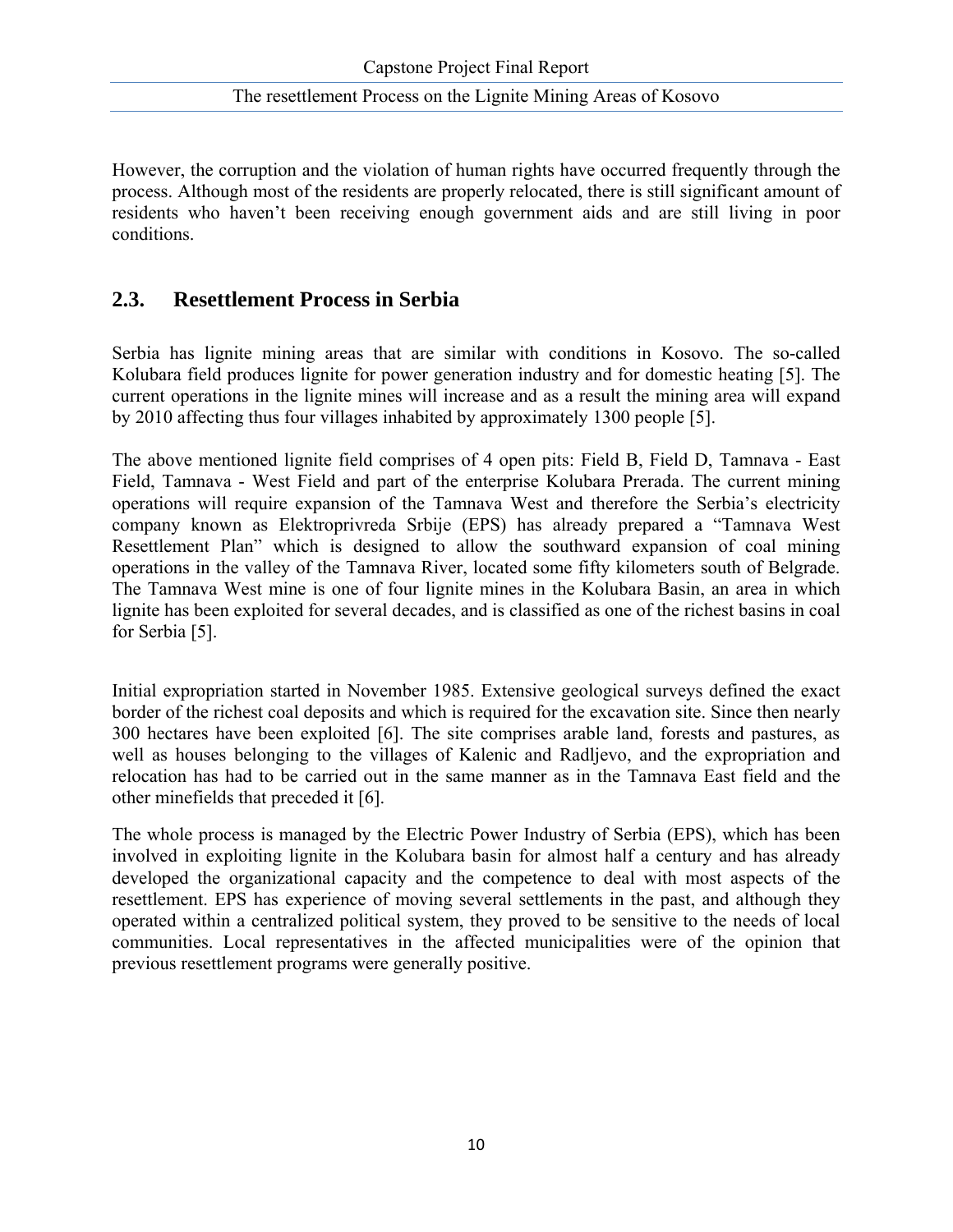# **3. Legislative Assessment**

The section provides an analysis of the main legislation and directives regulating the resettlement process and identifies the gaps of local legislation compared to the international legislation. The review gives emphasis on the expropriation and compensation, as this is the most essential impact looking from the mining project point of view.

It shall be noted that there no specific EU directive on resettlement thus the World Bank Resettlement Policy OP 4.12 and the International Finance Corporation (IFC) performance standards 1 and 5 are used as the international benchmarks against which to measure the Kosovo legislation and regulations. The following key issues have been analyzed as part of the resettlement legislation assessment:

- Resettlement planning and procedural requirements
- Public consultation and participation of affected communities
- Extent of compensation and type of assistance to be offered
- Categories of people eligible for compensation
- Property measurement and income restoration

## **3.1. Resettlement planning and procedural requirements**

There is presently no requirement to prepare a formal Resettlement Action Plan (RAP) under Kosovo law (Law on Expropriation 03/L-139, approved by Kosovo Assembly on  $26<sup>rd</sup>$  of March 2009), nor to undertake any of the component activities of a resettlement action plan, such as census, socio-economic survey, consultation with project affected communities, monitoring or reporting [7]. Core planning as outlined in the World Bank Resettlement Policy [8] such as the need for community participation in the resettlement planning process and the requirement to improve or enhance affected people's living standards and income production levels, are not explicitly addressed in the current legislation. Legal additions to Kosovo's legislation required to ensure compliance with international best practice should include:

- Provisions for consultation with potential project-affected people on feasible measures for resettlement;
- Drafting and implementing a full public consultation strategy and disclosure plan before construction. Allocation of financial and human resources for consultation activities.
- Carry out a scoping study as soon as possible to identify the need for a Resettlement Action Plan (RAP and/or a Land Acquisition Plan (LAP).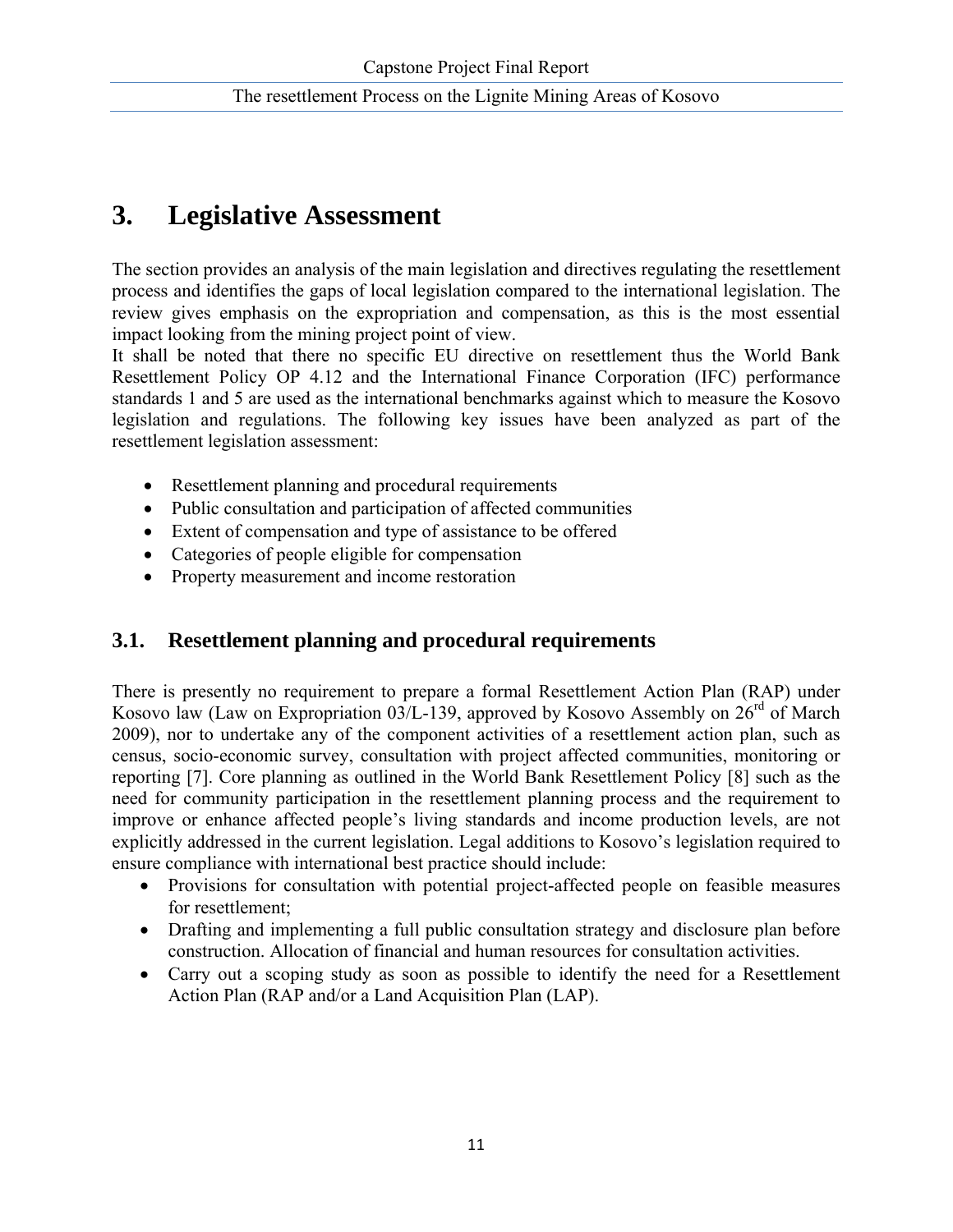## **3.2. Compensation Eligibility in Kosovo**

The categories of people who must be compensated under Kosovo legislation are narrower than those defined under the World Bank policies. Under the legislation, the only people entitled to compensation are those with registered property rights and registered identity documentation [7]. Within Kosovo context, these criteria would exclude some of the poorest and vulnerable people. Additionally, there is no specific mention of compensation for commercial businesses and loss of profit due to economic displacement.

## **3.3. Extent of Compensation and Resettlement Assistance**

Under current legislation in Kosovo, compensation is payable for loss of land, buildings, crops and other damages arising from the acquisition of land for a project. Kosovo law on compensation allows only cash to be provided for compensation and not compensation "in kind". Nevertheless, within international guidelines, including the International Finance Corporation performance standard 5, compensation in kind is recommended for agricultural communities [8]. Therefore, Kosovo legislation should amend the law to reflect this recommendation

## **3.4. Property Measurement**

The World Bank policies stipulate that compensation for lost properties is calculated on the basis of full replacement cost, which needs to be equal in order to enable the affected people to restore their livelihood at the level prior to the resettlement [8]. Under the Kosovo law, compensation is equal to the market value of lost properties. These two rules mean the same theoretically, in that full market price is equal to the price at which land owners are willing to surrender the property voluntarily in the open market, which should reflect the cost not only of the productive value of the land but also that to restore livelihood. But in reality the two can differ because not all affected people may be aware of what full replacement cost really means, and hence what is their entitlement. That's why it is important that the affected people are aware of their entitlements and the government and project sponsors clearly understand and agree that the concept of full replacement cost will be used in projects for measurement of properties. In addition to this, the World Bank's Guideline OP4.12 requires that resettled people should be assisted with their move and supported during their transition period at the resettlement site, and shall be assisted in their efforts to improve their former living standards, income earning capacity and production levels or at least to restore them [8]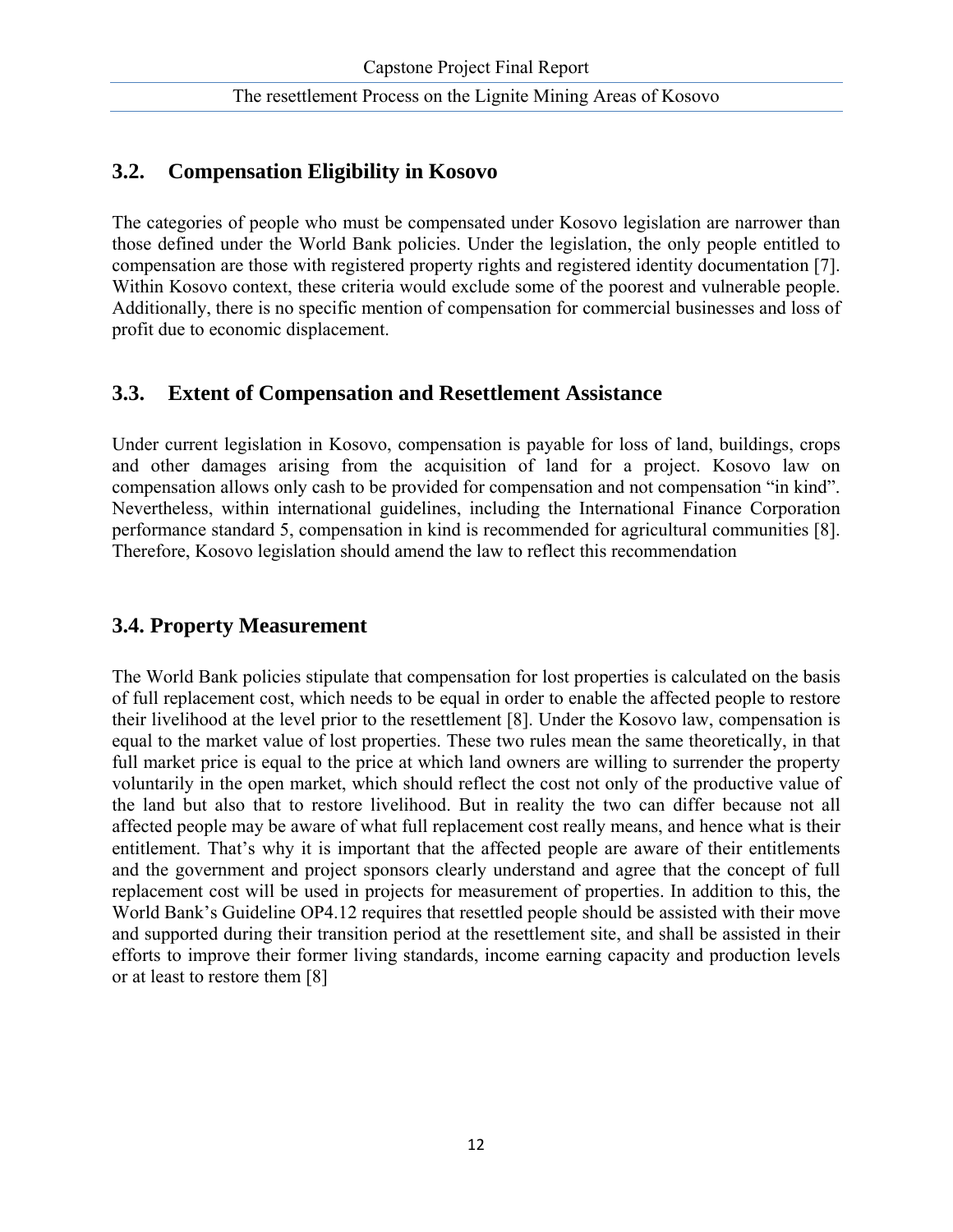# **4. Resettlement Process in Kosovo**

## **4.1. Problem Background**

Lignite-fired power generation is dependent on accessing the available geological resources, meaning the lignite deposits. In a dense populated country like Kosovo it is a continuous requirement to deal with landowners and people living in the potential mining area. Logically the question of resettlement and the ability to solve the precipitating problems has a very direct effect on the business

Energy facilities in Kosovo are primarily made up of lignite mines. Kosovo has the world's fifthlargest accumulation of lignite, which is in fact Kosovo's only domestic fossil fuel source that results in 97 % of its domestic electricity generation [9].

Kosovo Energy Corporation is a vertically integrated electricity utility in charge of coal mining and the generation, distribution and supply of elecriticty. KEK is a state-owned company under the Ministry of Economy and Finance. Since 2005, KEK has been a joint-stock company and has undergone a process of legal and accounting unbundling. The Company at present includes the open-cast mines of Mirash and Bardh mines, as well the new mine being opened in the actual period, known as Sibovc Southwest Open Pit Mine, the two power plants, "Kosova A" and "Kosova B", 51,969km of distribution network covering whole of Kosova and the supply division handling customer and the energy sale functions. Company employs around 7.500 employees in variety of functions

Kosovo Energy Corporation JSC (KEK) comprises of four Divisions: Mine (Coal) Division, Generation Division, Distribution Division and Supply Division. The organizational structure is shown below.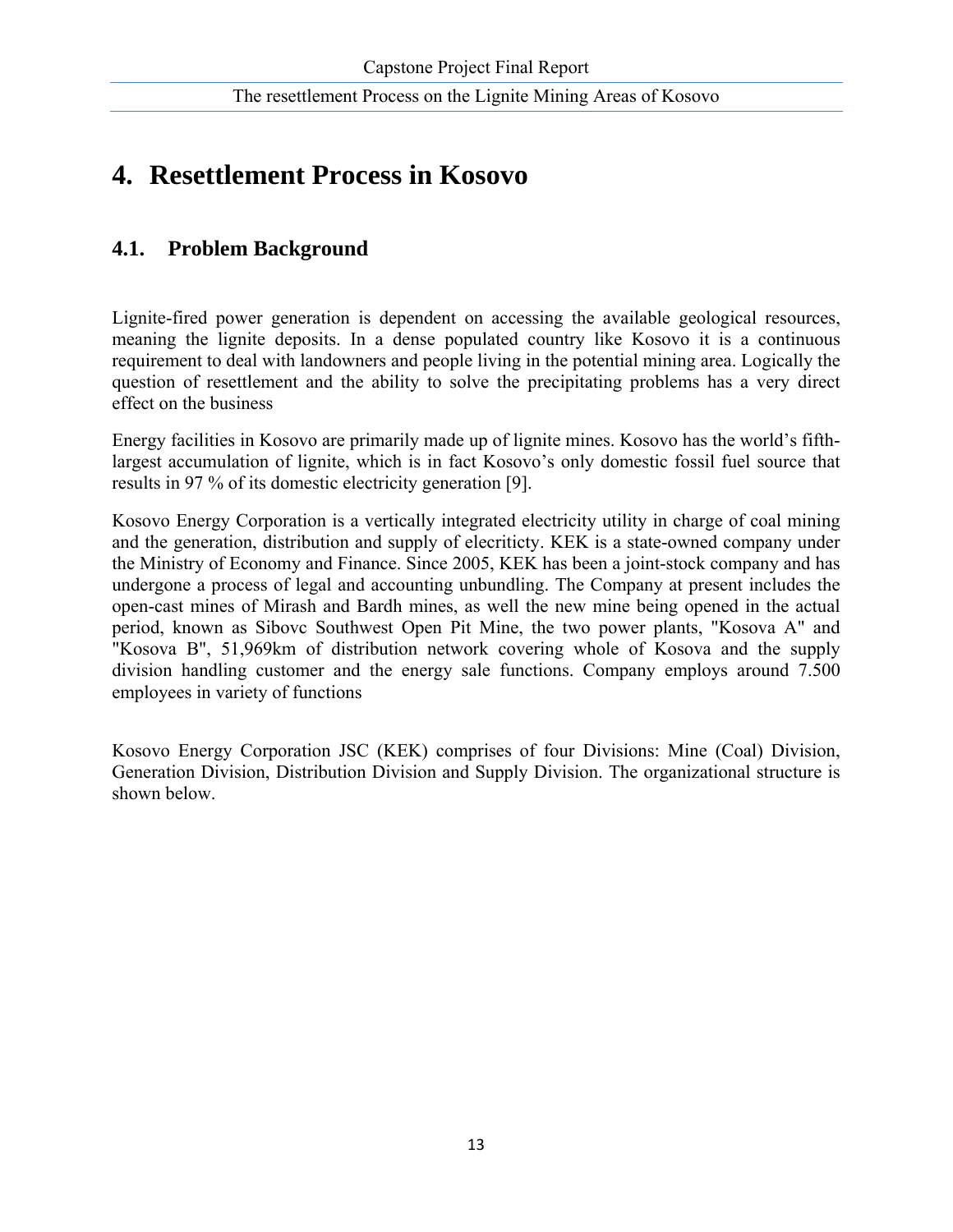Figure 3.1.KEK's Organizational Structure (www.kek-energy.com)



\*Energy Community Treaty for South East Europe

## **4.2. Lignite Mining**

Lignite is currently extracted by KEK in the open mines of Bardh and Mirash in the Kosovo Basin, and is used to feed the nearby power plants Kosovo A and B. The mines and plants are located in densely populated regions, adding to the difficult mining conditions. Emissions at the mines and power plants are well above internationally allowed limits, resulting in serious environmental and health issues [10].

The Coal Production Division (hereinafter referred to as CPD), within the structure of Kosovo Energy Corporation is the focal division for coal exploitation and consequently for the resettlement and the land claim. The organizational chart of the CPD consists of the following departments: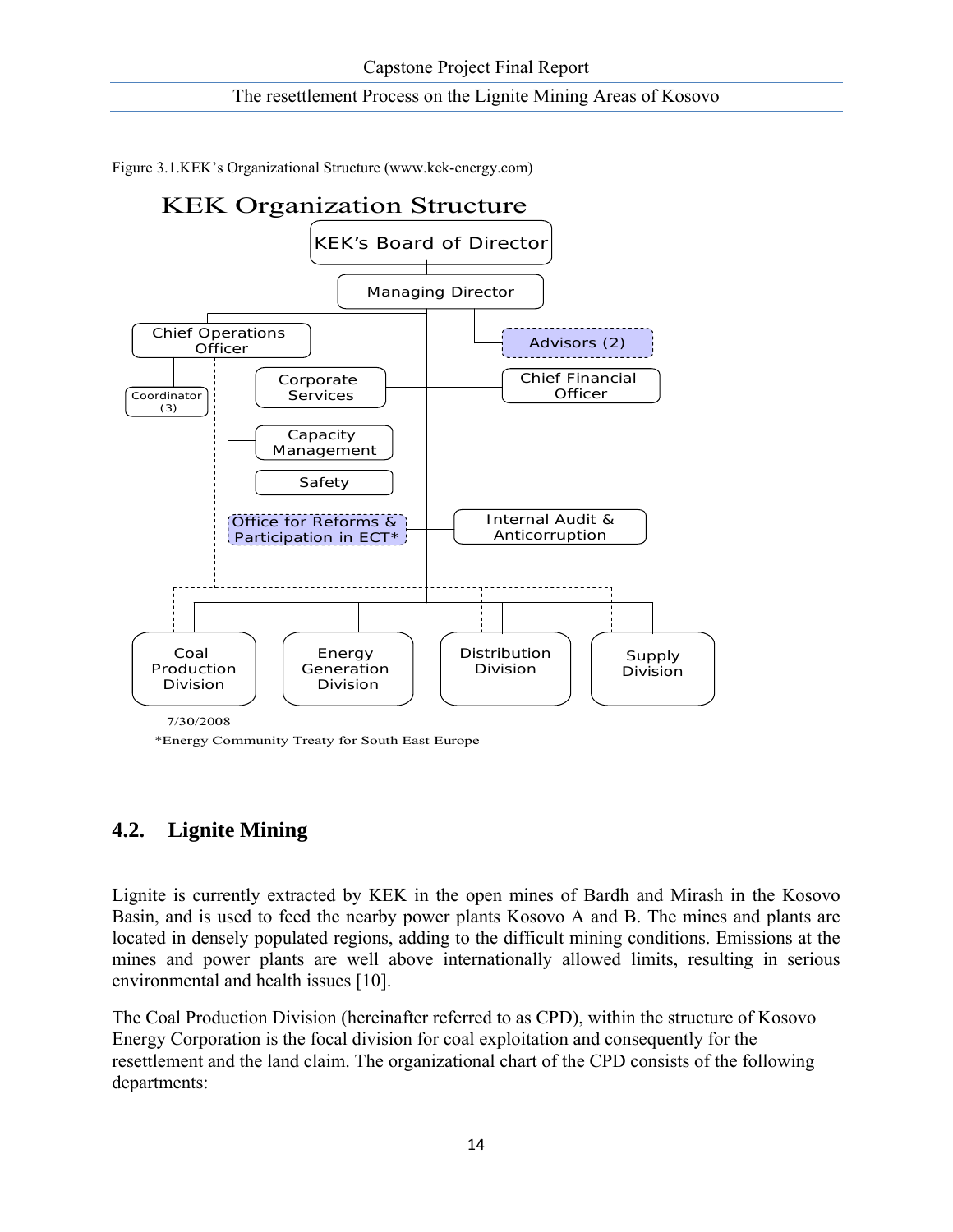

*Figure 3.2.Organizational Chart of Coal Production Division (www.kek-energy.com)* 

The existing mines have a life expectancy to only 2011 [11]. Thus, KEK is placing high priority on the development of a new mine, the Sibovc South-West (Sibovc SW) mine, which is part of the large Sibovc deposit [11]. The total Sibovc field contains a geological reserve of ca/ 990 million tones and covers an area of 19.7 km<sup>2</sup>. Development of the Sibovc SW mine is now underway, which will feed the KEK's existing generation units until 2024, with total mineable reserves of 123 million tones [11]. Financing is done through donor funds and through the Kosovo Consolidated Budget. To meet the demand for coal at an amount of 123 million tones, the area claimed for mining as Sibovc Southwest field will extend to some 4.8  $km<sup>2</sup>$  within the period until 2024. The Sibovc field, as a whole, forms the basis for a long term economic development in this region

The overview of current mining activities and the Sibovc determined area are shown in the following tables: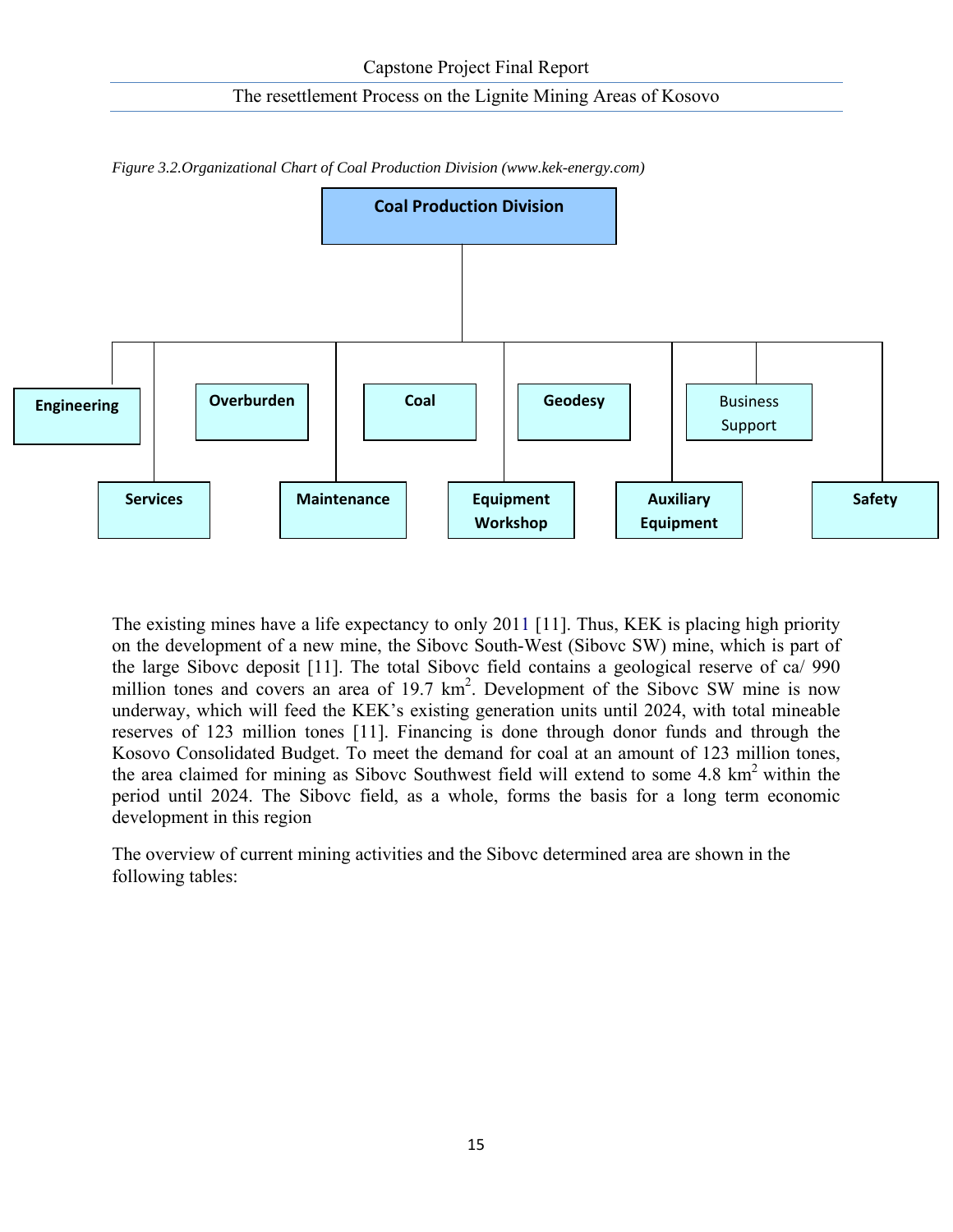

*Table 3.3: Location of Existing Mines (source: KEK Survey Department-Survey Maps)*

*Table 3.4: Sibovc Area – Location Map (source: KEK Survey Department-Survey Maps)* 



The development of the mine will also require executing resettlement activities for those inhabited villages situated on the land where the lignite exploitation will take place. In the past, KEK executed such activity but no proper steps were taken mainly because of a lack of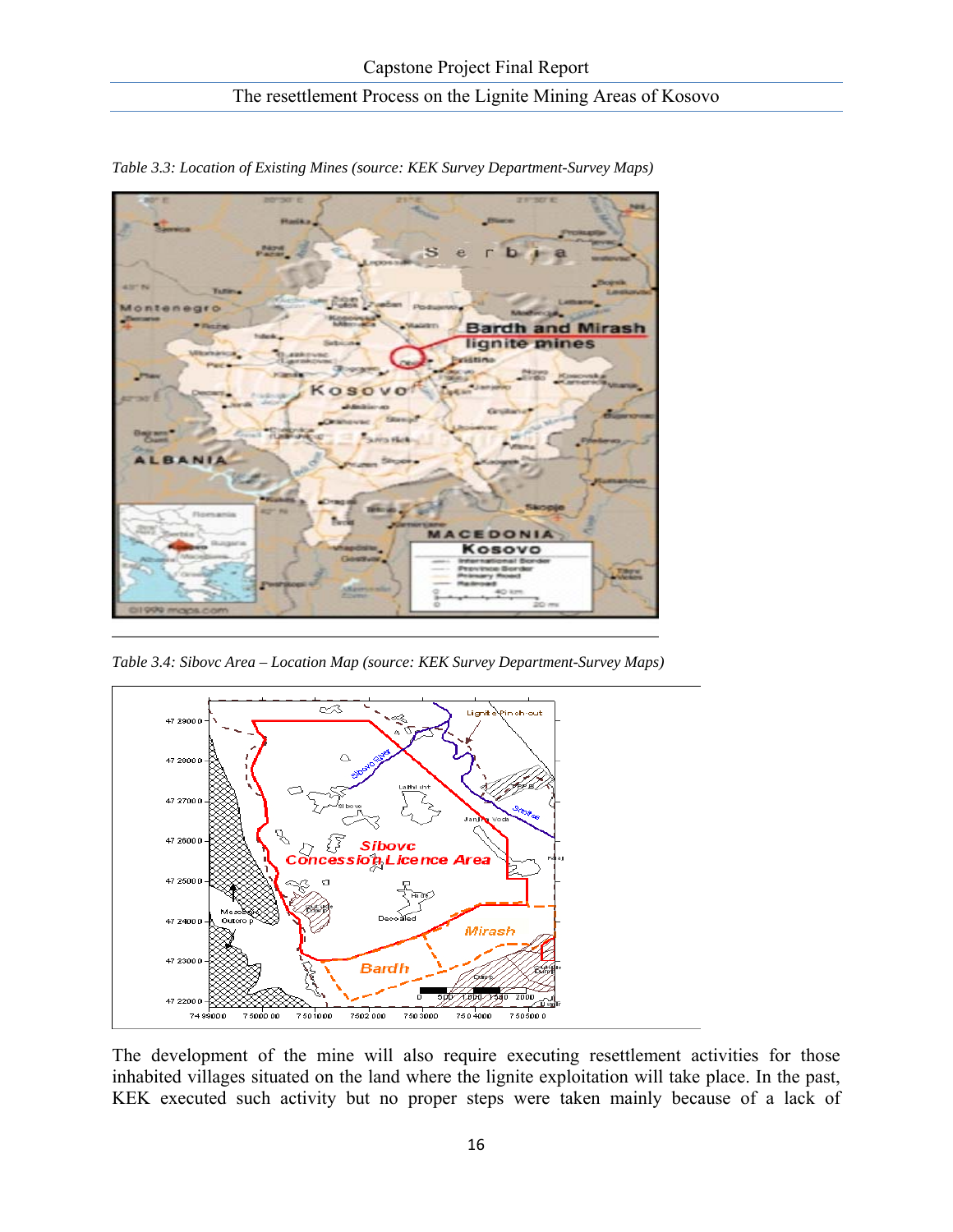information and absence of the proper widely known tools and procedures. All that has created a conflict that influences KEK's business as well as the life of the people themselves.

# **5. Current situation and area description**

## **5.1. Project Description**

The Sibovc Fiel is within the Kastriot-Obiliq municipality, which is located immediately northwest of Prishtina on the main road to Mitrovica. Although an official census has not been conducted since 1981, the estimated population of Obiliq municipality is around 32,300 [12]. There are around 5,300 inhabitants in town and 27,000 in the rural areas. The average population density is 304 persons per  $km^2$  (higher than the Kosovo average of 193 per  $km^2$ ) [12]. The municipality comprises a total of 20 villages including the town of Obiliq itself. The most important settlements in Obiliq municipality are Hade, Lajthishte, Sibovc, Grabovc i Poshtëm, Shipitulle, Hamidi, Plemetin, Palaj, Dardhishte [13].

The social conditions of the population in this area are complicated and can be compared with the average living conditions in Kosovo. The average net wages are about 150-200  $\epsilon$ / month. According to LSMS (Living Standard Measurement Survey 2000), 12 per cent of population in Kosovo is extremely poor and another almost 40 per cent is poor [14]. The average net wages are higher for men than for women and higher in the private sector than in the public sector (LSMS 2000) [14].

The most important forms of land use are agriculture and forestry [7]. However their importance is decreasing. Approximately 60 % of the population living in the region are farmers and have own land adjacent to their homes [7]. Nevertheless, the development of the mining industry has a social effect, too. It provides jobs with higher and securer income than it is possible by the cultivation of own land. For some families, agriculture remains the most important income source now as before. But in the majority of households, one family member is employed with KEK [9].

The resettlement of the villages will change the rural structure with regard to the number and size of agricultural enterprises. Resettlers, whose income does not 100% originate from agriculture, are more easily ready to move to a prepared resettlement site with infrastructure or to build a big house without farmlands at a decentral site [9].

Some resettlers use the resettlement effect to separate from the large family (extended family). For example, two-room flats in the town are offered to adult family members using this occasion to set up a family. The presently frequent family size of 10-12 members will reduce to a family size of 5-7 members [14].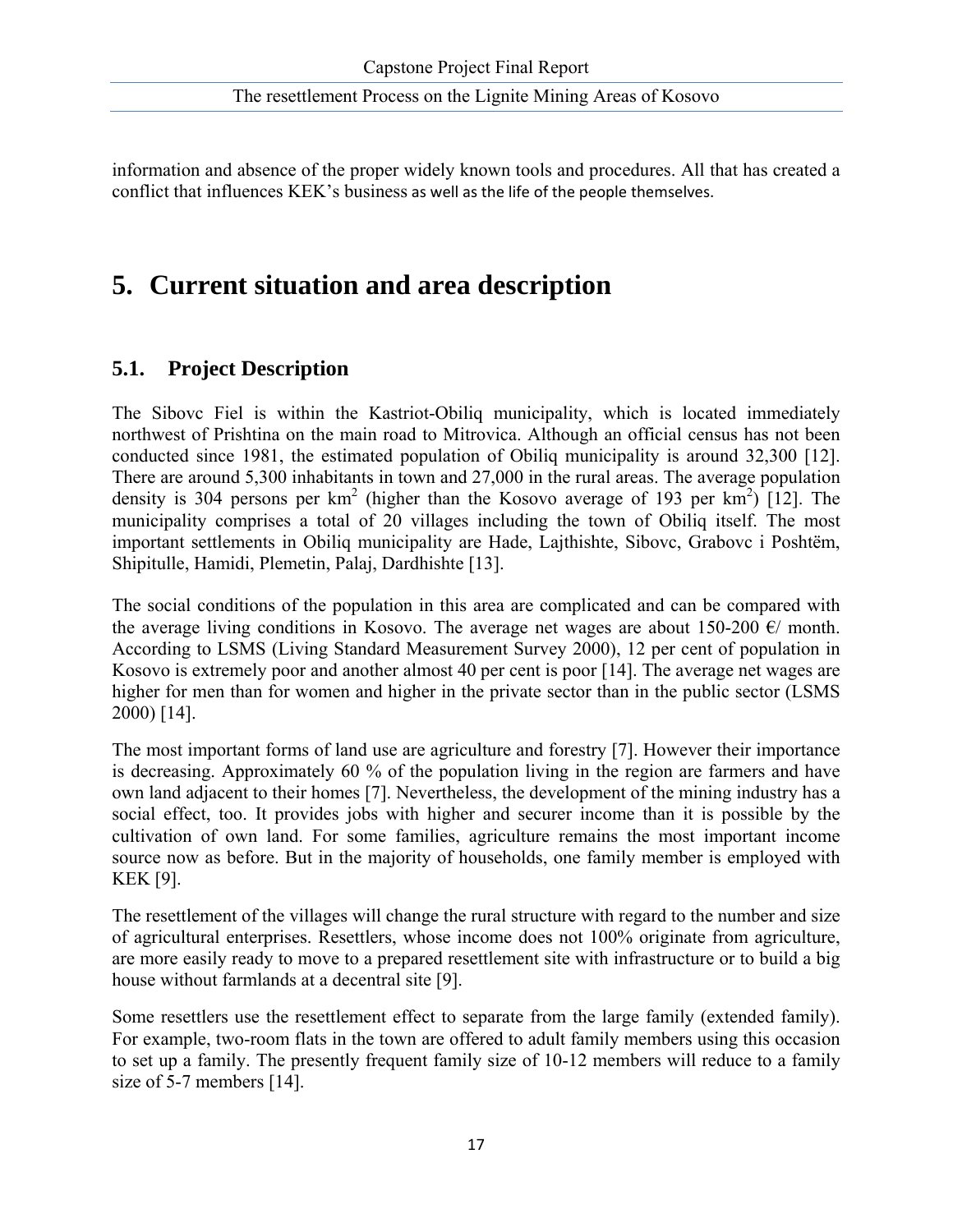## **5.2. Communities affected by Resettlement**

The major village in the affected area is Hade with a population of 2,500 inhabitants. Besides Hade the following villages and/or groups of houses are located within the mining field Sibovc (north-south extension 5 km, east-west extension 3 km):

- Lajthishte
- Palaj
- Sibovc (sparse settlement) with different districts (In total, these settlements have around 2,200 inhabitants [14].



 *Figure 4.3.Overview of affected villages (Mine Plan, www.kek-energy.com)*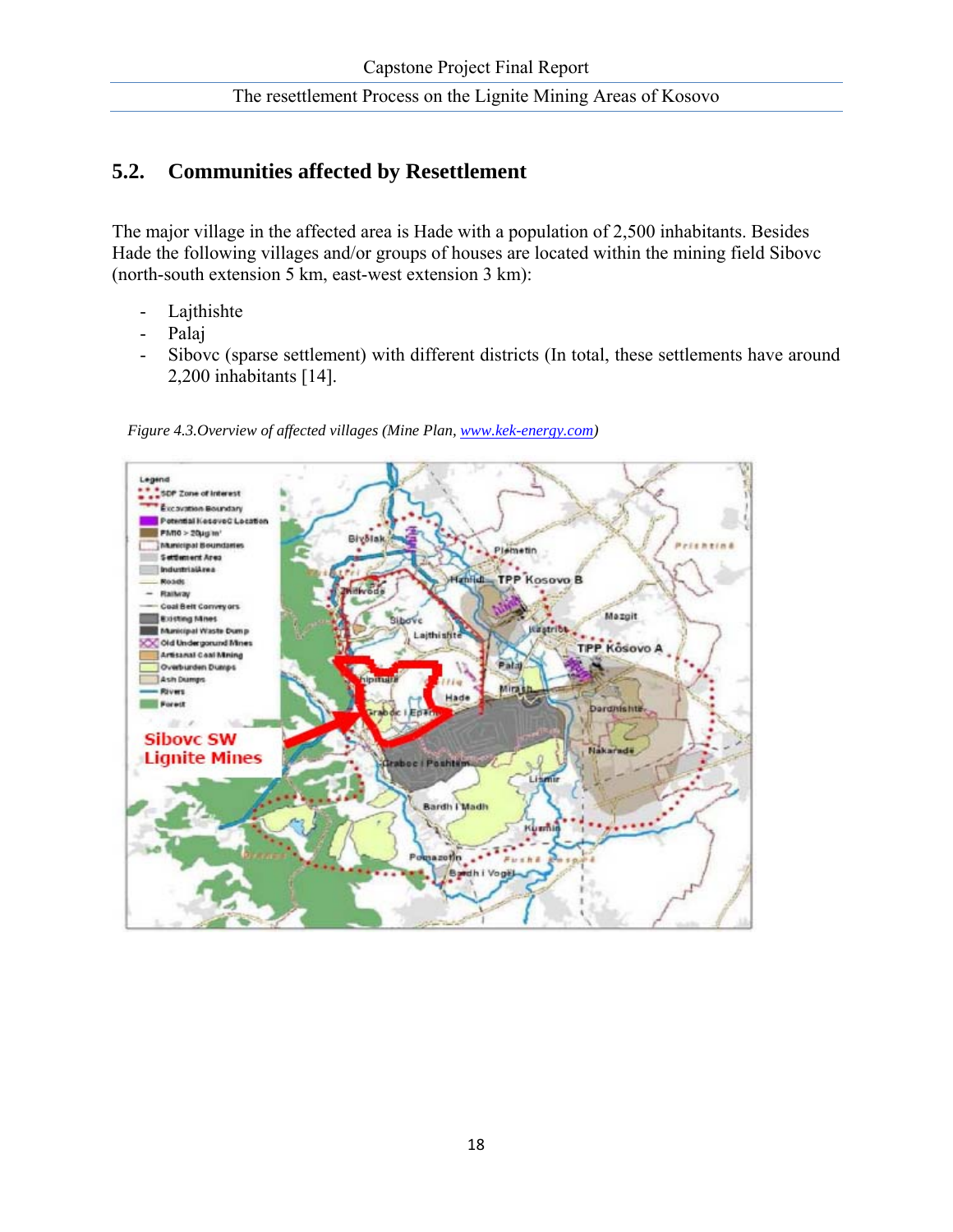#### *Lajthishte*

The village Lajthishtē-a is located in the eastern part of the mining area of the deposit Sibovc and is to be completely resettled.

It has approx. 85 houses with about 595 inhabitants (according to Cadastre office: 85 plots with buildings)

The village has a one-storey primary school (base area of approx. 20m x 8m) with 8 classes. Opposite the school there is a food store. 95% of the Kosovo land has been reconstructed after the war. The latter and the newly built houses are in a good condition. Only the fence walls (mostly brickwork) have not been reconstructed yet.

The cemetery of Lajthishte is located in west of the village, at the new road to Crkvena Vodi. South of the road from Lajthishte to Palaj there are approx. 6 residential real estates, which are not included in a map of 1979. In the north of the road there exists a built-up residential real estate [14].

#### *Sibovc*

The following groups of houses belong to the sparse settlement Sibovc:

- Bregovinska Mahala
- Barbatoska Mahala
- Muhicku Mahala
- Spasina Mahala
- Michanska Mahala
- Nicak
- Kelmendi
- Megjuani
- Curilo

Bregovinska and Barbatoska form the centre of the sparse settlement consisting of approx. 200 to 300 houses (about 1,700 inhabitants).

Also a school (8 classes, dimensions approx. 56m x 30m) with nursery school (300 pupils) and a doctor's office (9m x 10m) exist there. Opposite the school there is a food store. Muhicku Mahala, Spasina Mahala and Michanska Mahala (individual groups of houses) are situated in the centre of the mining field Sibovc in the south of Bregovinska and Barbatoska. The cemetery of the centre of Sibovc is located in the east of the village Barbatoska Mahala. The groups of houses of Nicaj are located at the west mining boundary, close to the Çiçavica Mountains. The cemeteries of the groups of houses of Kelmendi and Megjuani are situated in the proximity of Nicaj [14]. The group of houses of Curilo existing in the northern area of the mining field comprises about 6 residential real estates [14].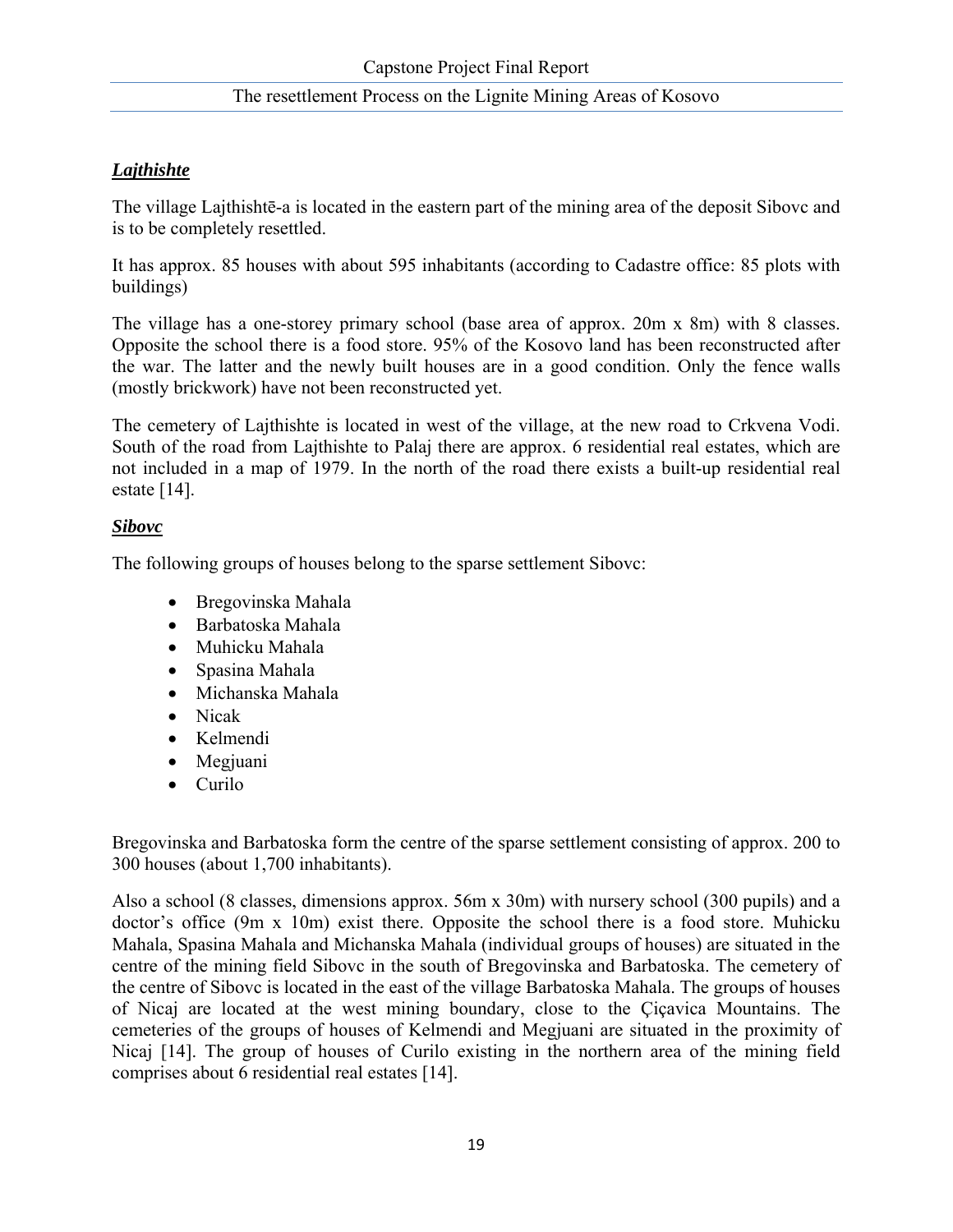According to information from the administration of Obiliq, the following belong to the Sibovc area:

- Approx. 135 residential buildings (families) with approx. 945 inhabitants (according to Cadastre office 135 plots with buildings)
- A primary school with approx. 200 pupils in Bregovinska
- A doctors' office in Bregovinska
- 1 mosque in the group of houses of Megjuani (Midanska)
- The village has three food stores
- 6 cemeteries:
	- main village cemetery (village centre) Barbatoska
	- Serbian cemetery
	- cemetery of the Kelmendi group of houses
	- cemetery of the Megjuani group of houses
	- The new cemetery of the Megjuani group of houses was built in 2003
	- Cemetery of the martyrs and victims of war

It's worth to mention that one negative example was the evacuation of the northern part of the Hade village in the vicinity of the KEK mines. A large part of the village has been destroyed in the 70s and 80s without an appropriate procedure. Another part had to be evacuated in 2004/2005 due to danger for the life of the people as well as the mine operators.

This fact and the interest of the families living in this area were never communicated and managed in a proper way resulting with enforced evacuation of the area by police. The conflict is still influencing the KEK business as well as the life of the people.

## **6. Financial and Economic Analysis**

This section provides the financial and economic analysis for the mine development including also the resettlement costs. The section has been worked out in close cooperation with Project Consultant and the KEK officials involved in the process. Detailed financial models and implications for the future mine development were not disclosed to this report owing to the confidentiality provisions. However, the general figures are provided, whereas for further correspondence and information the author of the report shall be contacted.

The calculations have been made in accordance with the usual European standards of IFRS (International Financial Reporting Standards). The main results of profitability calculation are as follows: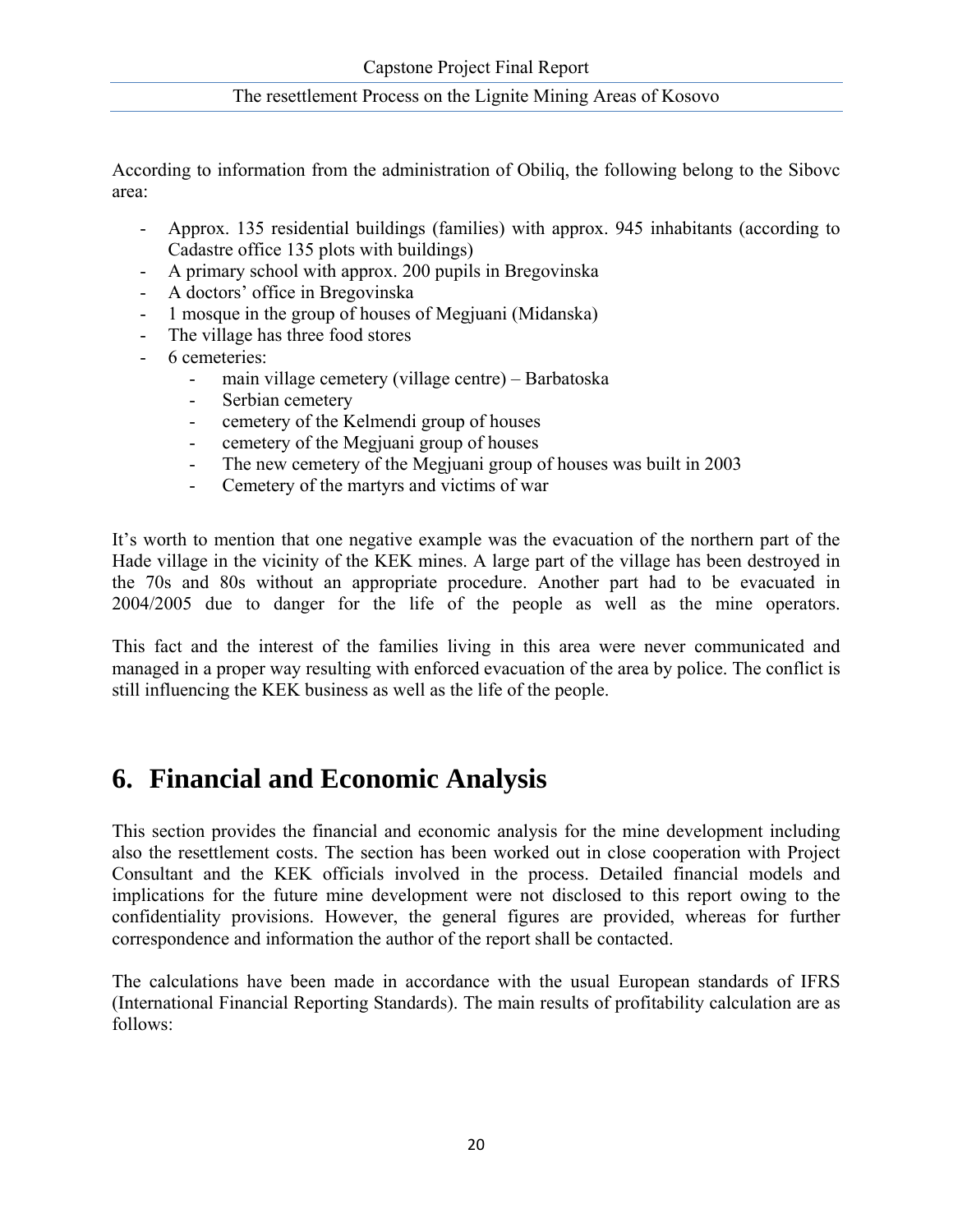The relatively good deposit conditions contribute to low operative costs but imply a strong influence that the investments will have to be made within a short period at the beginning of the operation in Sibovc.

So the costs of coal at 12% IRR come to 7.51 EUR/t and/or **6.84 EUR/t at 10% IRR**.



 *Figure 5.1: Sensitivity of discount rate* 

 *Figure 5.2: Sensitivity Real Average Cost for Sibovc Mine*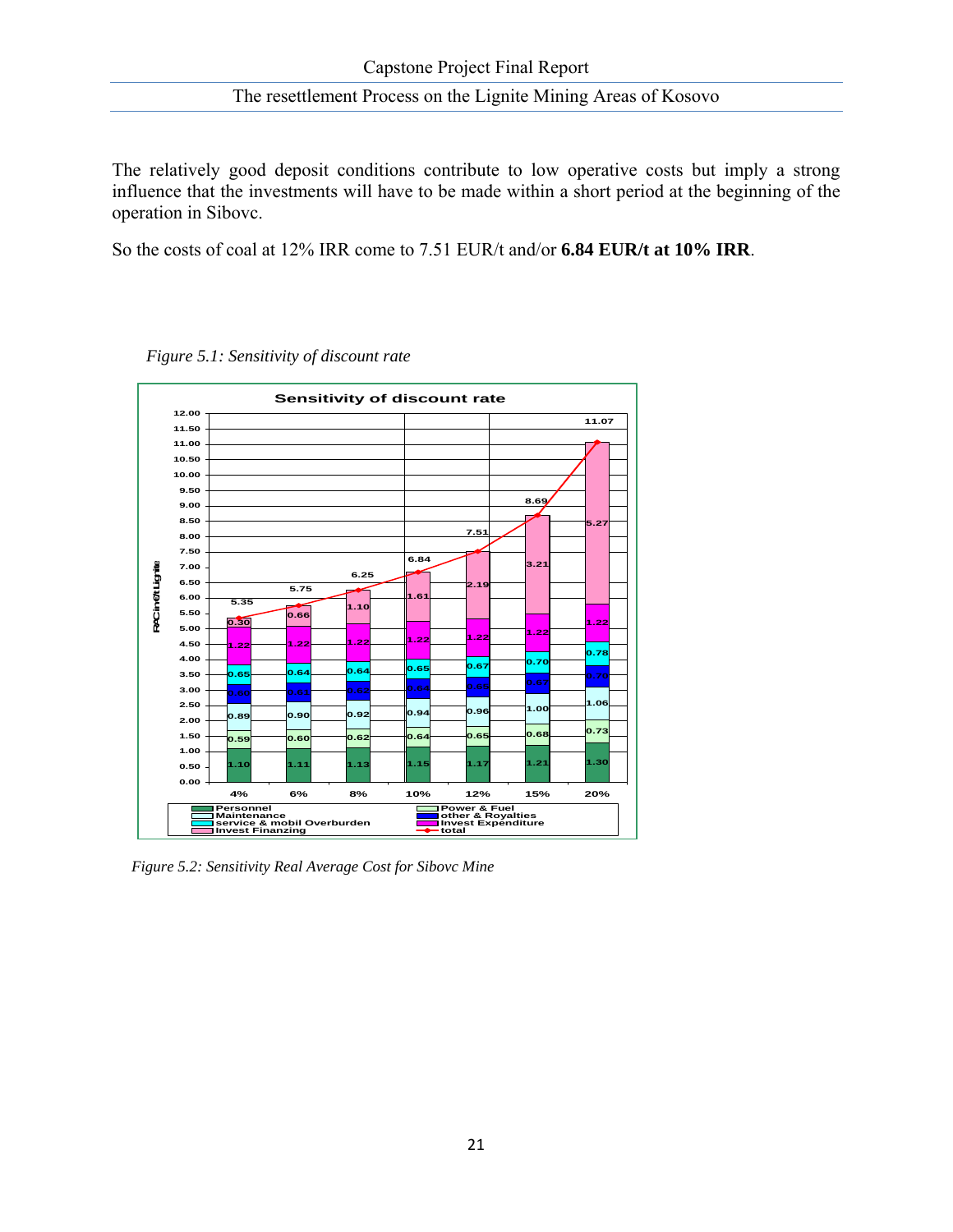



## **6.1. Resettlement Costs**

On the entire Sibovc field, approximately 5700 people live in four villages and separate settlements. Hade is the largest village. There are two resettlement scenarios for the Hade village: (a) the emergency evacuation of people living in the dangerous zone close to the unstable Northern slope of the existing Bardh and Mirash mines; (b) the resettlement of the remaining larger part of Hade outside the endangered zone.

The (a) emergency resettlement has been started in 2002, is funded by UNMIK and involves responsible and acting persons. This partial resettlement of village Hade is almost finished. However, there are still people who haven't been compensated for the emergency evacuation.

The (b) resettlement of the larger remaining part of Hade has not been started yet.

So it is a very ambitious target to resettle Hade in time.

The village should have been resettled in the period 2008/2009 for overburden removal. This period includes the removal of all basements and the transference of the land to KEK. It shall be noted that to date, the expropriation of land hasn't been completed yet due to the issues with property registration (out of 70 properties, only 22 have been registered and evaluated up to now, in accordance with provisions of the Expropriation Law) and consequently there are delays in the process

Apart from the emergency resettlement the cost amounts to approximately 59 m $\epsilon$ , for the rest of the village. It proportionally includes all measures for the deconstruction of the village and the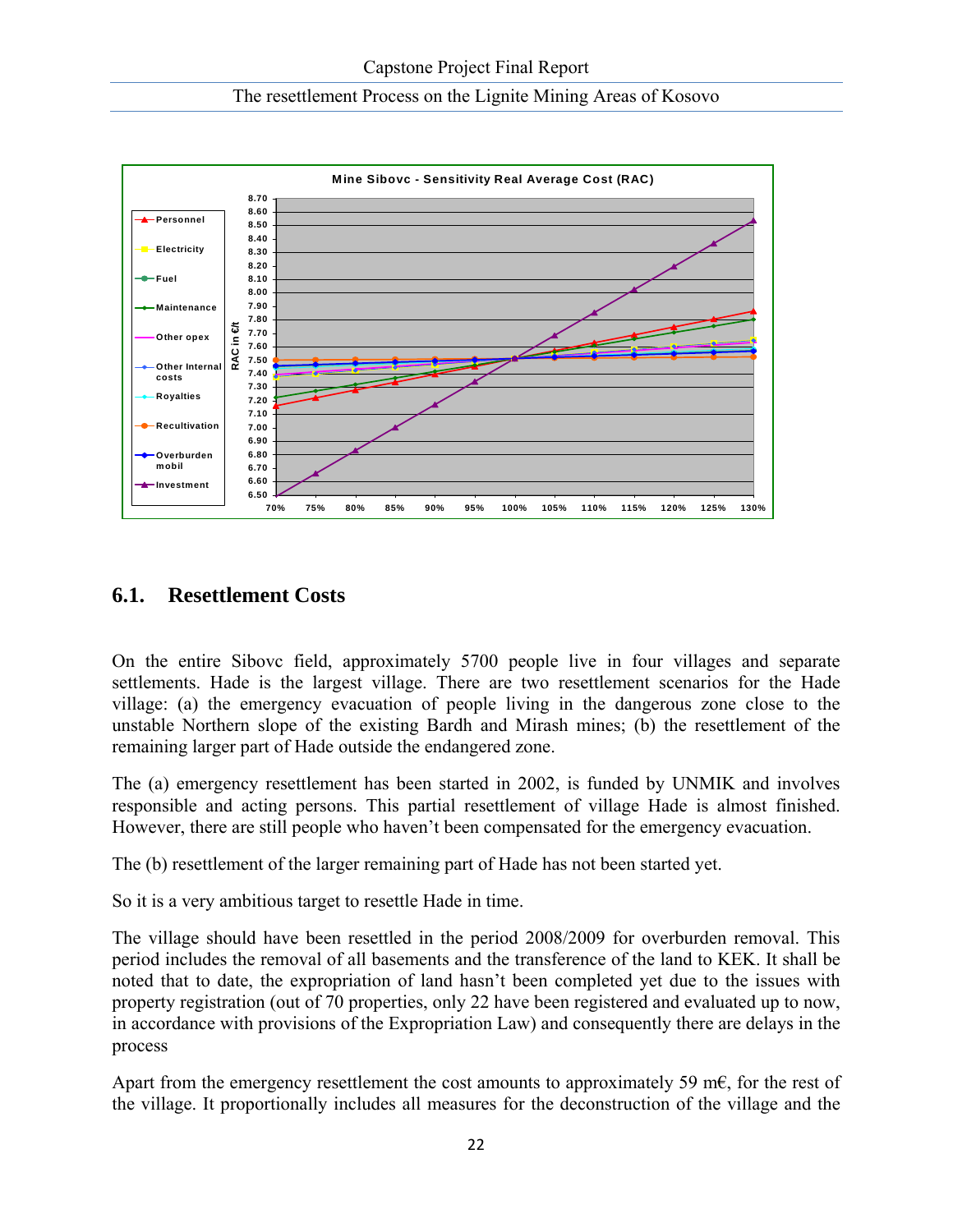establishment of a new social- and infrastructure. Allocated to 597 households, the sum is totally  $100,000 \in$  per household..

Furthermore, considerable resettlement costs are yielded with regard to the villages of Lajthishte, Palaj and Sibovc.

Time and costs resulting from the resettlement are shown in the following tables.

|            | Year of<br>Resettlement | Households | Payment per<br>household          | Investment |
|------------|-------------------------|------------|-----------------------------------|------------|
|            | Year                    | No.        | $1000 \text{ } \in / \text{ no.}$ | $m \in$    |
| Hade       | 2007-2009               | 597        | 90                                | 53.7       |
| Lajthishte | 2027 - 2037             | 85         | 100                               | 8.5        |
| Palaj      | ca. 2027                | 7          | 100                               | 0.7        |
| Sibovc     | $2009 - 2032$           | 54         | 100                               | 5.4        |
| Sum        |                         | 743        |                                   | 89         |

*Table 5.3.: Overview of Households* 

*Table 5.4.: Public facilities, infrastructure and land claim (farmland)* 

|             | <b>Public Facilities</b> | Infrastructure    | Infrastructure     | Sum     |
|-------------|--------------------------|-------------------|--------------------|---------|
|             |                          | (inside villages) | (outside villages) |         |
|             | $m \in$                  | $m \in$           | $m \in$            | $m \in$ |
| Hade        | 1.02                     | 4.19              | 0.82               | 6.03    |
| Leskovcic   | 0.21                     | 0.98              | 0.94               | 2.13    |
| Janina Voda | 0.02                     | 0.09              | 0.31               | 0.42    |
| Sibovc      | 2.1                      | 0.75              | 1.50               | 4.35    |
| Sum         | 29                       | 205               | 258                | 105     |

#### *Land claim (farmland)*

The total land use is 1,158 ha of which 1,081 ha are farmlands. This land will be claimed according to the mine advance until 2038.

The price assumed for compensation is 47,500 €/ha (4.75 €/m<sup>2</sup>). This comparably high price includes the full compensation for the harvests.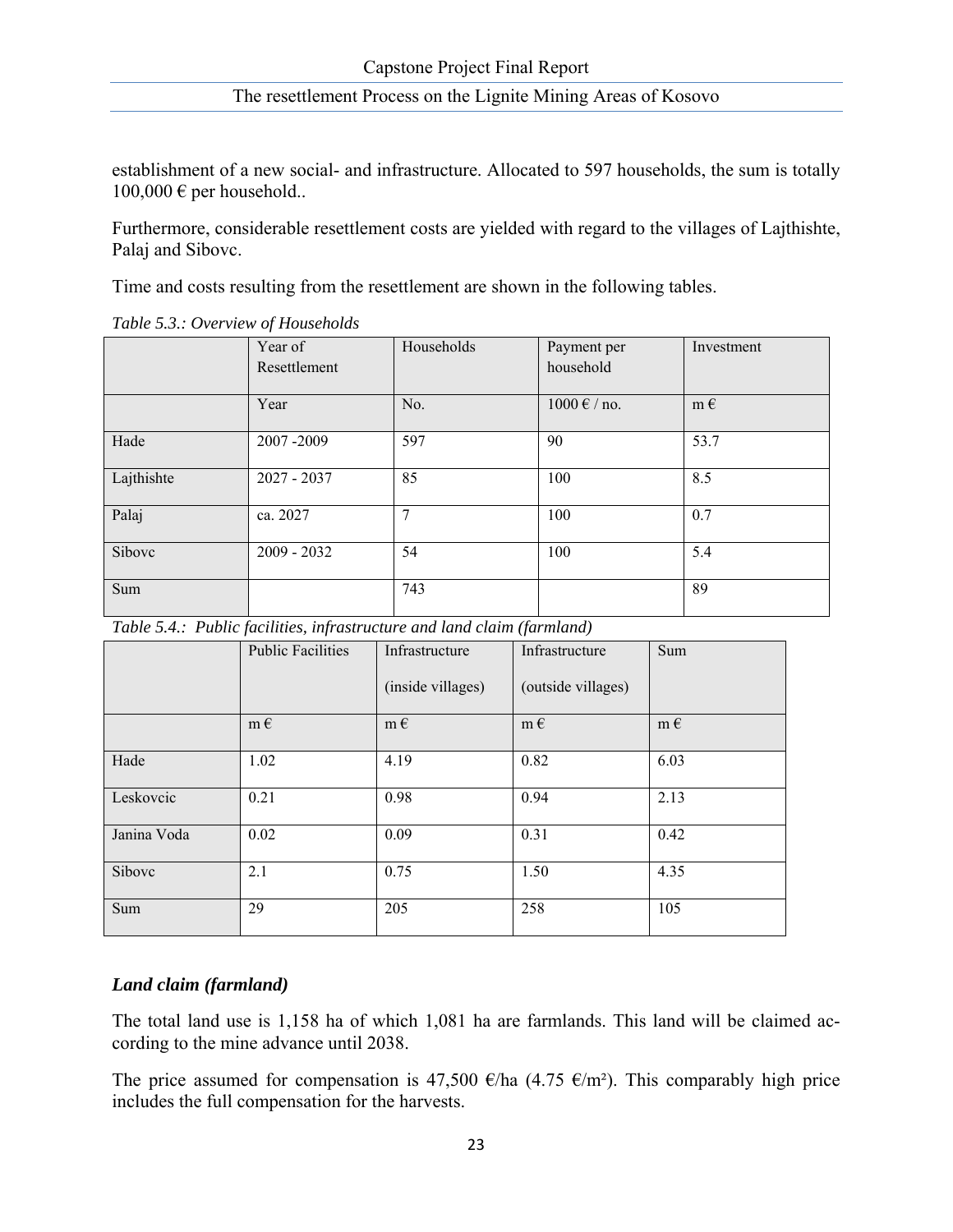Therefore costs of 51.4 m€ are yielded.

The following costs will arise over a period of 30 years:

68.3 m $\epsilon$  for households

12.9 m€ for facilities and infrastructure

51.4 m€ for claim of land

Total: 132.6 m€

Referring to the households the sum is ca. 178,000  $\epsilon$  and referring to the ca. 5,200 inhabitants (until 2038) the sum is about 25,000 Euro per person.

Compared with the coal content, all expenses incurred with the resettlement correspond nominally to 0.24  $\epsilon$ /t or approximately to 3 to 4% of the cost price.

## **6.2. Resettlement Cost Breakdown**

The details of the resettlement costs are indicated below. It is important to highlight that when doing cost calculations for the resettlement process the following subdivision shall be made:

- Households with garden land
- Public Facilities
- Infrastructure within the villages
- Substitute measures outside the villages
- Land claim (farm land)

The following average values resulted from the abovementioned emergency resettlement of the Hade village:

| Average compensation per built-up estate | €50,000                       |
|------------------------------------------|-------------------------------|
| Average compensation for building land:  | $\epsilon$ 360/m <sup>2</sup> |
| Average compensation for farmland:       | $\epsilon$ 240/m <sup>2</sup> |
| Average size of estates safety zone Hade | $\epsilon$ 600/m <sup>2</sup> |

A lot of owners have never agreed with these compensations so that legal proceedings can be expected. Given that, the following assumptions were made for the compensations of the villages of Lajthishte, Palaj, and Sibovc with regard to the resettlement time and the maintenance of value to be expected: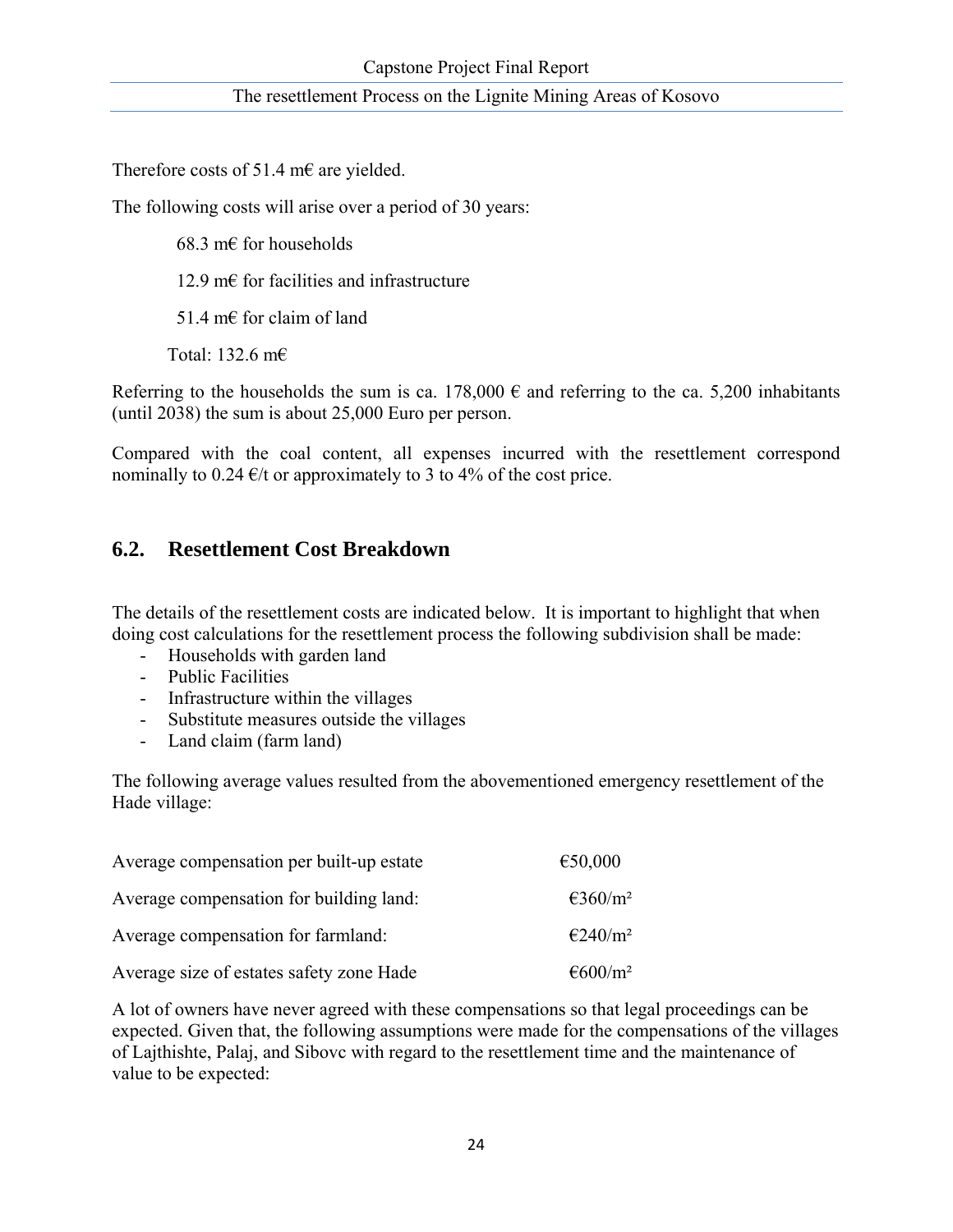| Average compensation per built-up estate: | €100,000                      |
|-------------------------------------------|-------------------------------|
| Average compensation for building land:   | $\epsilon$ 500/m <sup>2</sup> |
| Average compensation for farmland:        | €2000/m <sup>2</sup>          |
| Average size of estates:                  | €2500/m <sup>2</sup>          |

## **6.2.1. Households**

The following table includes the compensation sums for households and the land claim:

*Table 5.5.: Resettlement Costs for households and the land claims (basis for calculation: Main Mine Plan for Sibovc Mine, prepared by Vattenfall Europe Mining AG)* 

|                          | Year         | Househ | Members   | Land                | Investments                         |                |  |
|--------------------------|--------------|--------|-----------|---------------------|-------------------------------------|----------------|--|
|                          | of the       | olds   | of house- | claim               | Payment                             | House-holds    |  |
|                          |              |        | holds     |                     | per                                 |                |  |
| Village                  | resettlement |        | estimated |                     |                                     |                |  |
|                          |              |        |           |                     | househol                            |                |  |
|                          |              |        |           |                     | $\mathbf d$                         |                |  |
|                          |              |        |           |                     |                                     |                |  |
|                          |              | [No.]  | [No.]     | $\lceil m^2 \rceil$ | $\left[\frac{\epsilon}{N_0}\right]$ | $[\![\in ]\!]$ |  |
| Hade (residual area)     | 2007-2009    | 597    | 2,500     |                     | 90,000                              | 53,730,000     |  |
| Household without land   |              |        |           |                     | 76,200                              | 45,491,400     |  |
| Building land households |              |        |           | 358,200             | 13,800                              | 8,238,600      |  |
| Lajthishte               | 2027-2037    | 85     | 850       |                     | 100,000                             | 8,500,000      |  |
| Household without land   |              |        |           |                     | 78,500                              | 6,672,500      |  |
| Building land households |              |        |           | 42,500              | 11,500                              | 977,500        |  |
| Gardenland households    |              |        |           | 170,000             | 10,000                              | 850,000        |  |
| Palaj                    | 2027         | 7      | 70        |                     | 100,000                             | 700,000        |  |
| Household without land   |              |        |           |                     | 78,500                              | 549,500        |  |
| Building land households |              |        |           | 3,500               | 11,500                              | 80,500         |  |
| Gardenland households    |              |        |           | 14,000              | 10,000                              | 70,000         |  |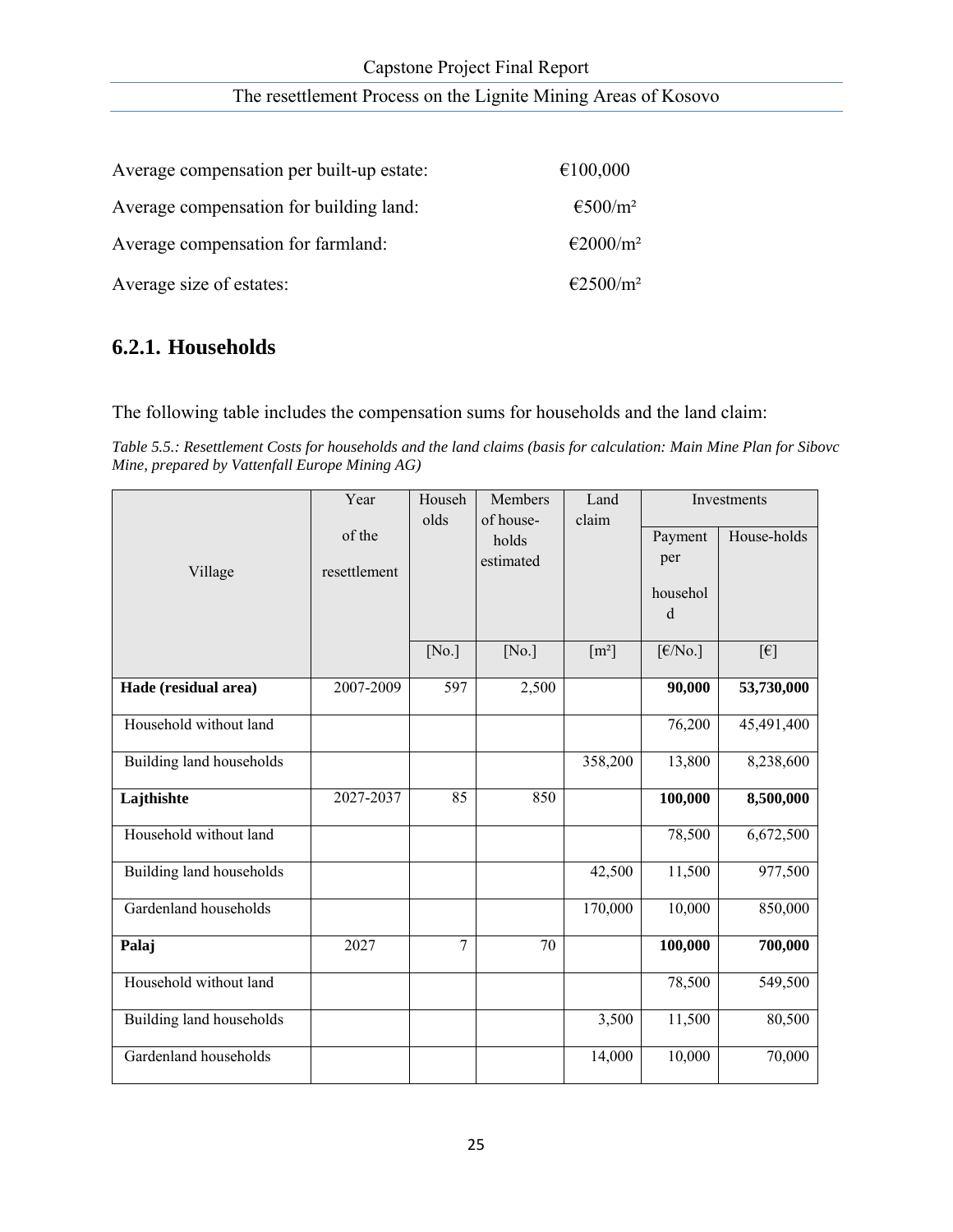| The resettlement Process on the Lignite Mining Areas of Kosovo |  |
|----------------------------------------------------------------|--|
|----------------------------------------------------------------|--|

| <b>Sibovc</b>            | 2009-2032 | 54  | 540   |         | 100,000 | 5,400,000  |
|--------------------------|-----------|-----|-------|---------|---------|------------|
|                          |           |     |       |         |         |            |
| Household without land   |           |     |       |         | 78,500  | 4,239,000  |
| Building land households |           |     |       | 27,000  | 11,500  | 621,000    |
| Gardenland households    |           |     |       | 108,000 | 10,000  | 540,000    |
| <b>Total</b>             |           | 743 | 3,960 | 723,200 |         | 68,330,000 |

Besides the households it is important to calculate other costs too, such as public facilities, infrastructure outside the villages, and the claim of land. The bulk figures used for the purpose of the Capstone Project are deriving from mining projects prepared by KEK and Vattenfall Europe Mining AG, and the prices set herein are on the basis of market value of the concerned area and have not been changed significantly in the last few years.

## **6.2.2. Public Facilities**

The following financial means are being planned for compensation of public facilities (substitute measures):

| Table: 5.5. Resettlement costs of Public Facilities (basis for calculation: Main Mine Plan for Sibovc Mine, |  |  |  |  |  |  |  |
|-------------------------------------------------------------------------------------------------------------|--|--|--|--|--|--|--|
| prepared by Vattenfall Europe Mining AG)                                                                    |  |  |  |  |  |  |  |

|                              | Year of the   | Landwith- | Investments                                                      |                                      |                                               |  |  |  |
|------------------------------|---------------|-----------|------------------------------------------------------------------|--------------------------------------|-----------------------------------------------|--|--|--|
| Allocated to the<br>Villages | resettlements | drawal    | Payment<br>Payment<br>per building<br>per land<br>withdra<br>wal |                                      | Total<br>buildings<br>with land<br>withdrawal |  |  |  |
|                              |               | $[m^2]$   | $[\in]$                                                          | $\lceil \frac{\epsilon}{N_0} \rceil$ | $[\epsilon]$                                  |  |  |  |
| Hade (residual area)         |               |           |                                                                  |                                      |                                               |  |  |  |
| Primary school               | 2007          | 4,000     | 92,000                                                           | 800,000                              | 892,000                                       |  |  |  |
| Evacuation of the graveyard  | 2009          | 4,000     | 13,000                                                           | 120,000                              | 133,000                                       |  |  |  |
| Lajthishte                   |               |           |                                                                  |                                      |                                               |  |  |  |
| Primary school               | 2027          | 2,000     | 46,000                                                           | 100,000                              | 146,000                                       |  |  |  |
| Evacuation of the graveyard  | 2035          | 3,000     | 9,750                                                            | 60,000                               | 69,750                                        |  |  |  |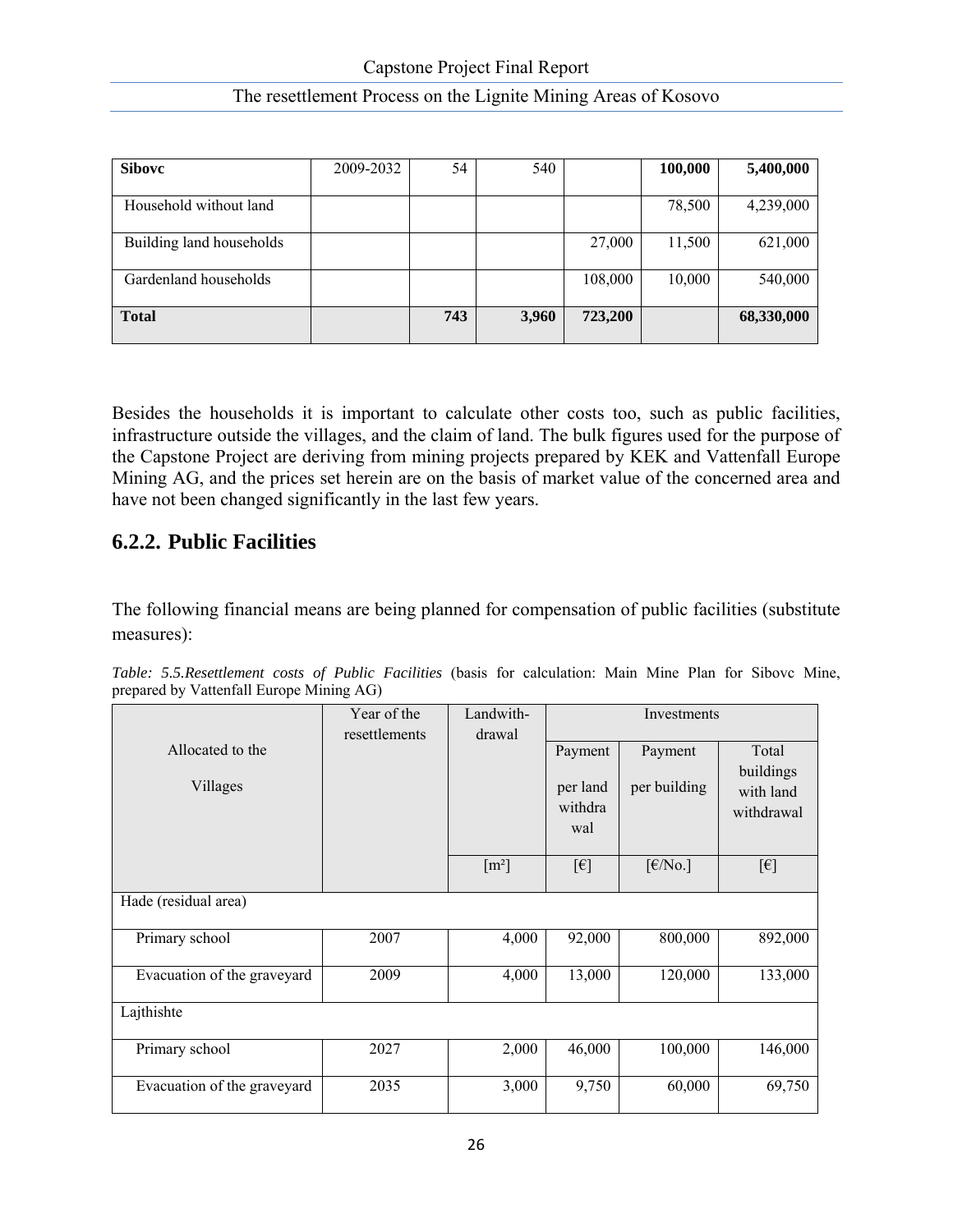| Sibovc                     |           |        |         |           |           |  |  |  |  |
|----------------------------|-----------|--------|---------|-----------|-----------|--|--|--|--|
| Primary school             | 2019      | 10,000 | 230,000 | 800,000   | 1,030,000 |  |  |  |  |
| Mosque                     | 2019      | 400    | 9,200   | 200,000   | 209,200   |  |  |  |  |
| Ambulance                  | 2019      | 500    | 11,500  | 200,000   | 211,500   |  |  |  |  |
| Evacuation of 6 graveyards | 2019-2031 | 18,000 | 68,500  | 600,000   | 658,500   |  |  |  |  |
| Total                      |           | 41,900 | 469,950 | 2,880,000 | 3,349,950 |  |  |  |  |

## **6.2.3. Infrastructure within the villages**

For substitute measures of infrastructure inside the villages (Roads, Power supply, Water supply)  $5,000 \in \text{per}$  estate were determined and a lump sum for social and technical assistance depending on the size of the village. The costs for demolition were calculated from the outline of quantities of the estates to be resettled basing on an estimated price of  $3.50 \text{ }\epsilon/\text{m}^3$  enclosed space.

|  |  | Tablle. 5.6.: Substitute Measures Infrastructure inside the Village and other Costs (basis for calculation: Main Mine |  |  |  |  |
|--|--|-----------------------------------------------------------------------------------------------------------------------|--|--|--|--|
|  |  | Plan for Sibovc Mine, prepared by Vattenfall Europe Mining AG)                                                        |  |  |  |  |

|                           |                             |                     | Investments  |                                       |                          |  |
|---------------------------|-----------------------------|---------------------|--------------|---------------------------------------|--------------------------|--|
| Allocated to the villages | Year of the<br>resettlement | Infra-<br>structure | Demolition   | Social and<br>technical<br>assistance | Total                    |  |
|                           |                             | $[\epsilon]$        | $[\epsilon]$ | $[\epsilon]$                          | $\lceil \epsilon \rceil$ |  |
| Hade (residual area)      | 2007-2009                   | 2,985,000           | 870,800      | 332,800                               | 4,188,600                |  |
| Lajshishte                | 2027-2037                   | 425,000             | 360,000      | 200,000                               | 985,000                  |  |
| Sibovc                    | 2009-2032                   | 270,000             | 151,200      | 332,800                               | 754,000                  |  |
| Palaj                     | 2027                        | 35,000              | 19,000       | 31,200                                | 85,200                   |  |
| Total                     |                             | 3,715,000           | 1,401,000    | 896,800                               | 6,012,800                |  |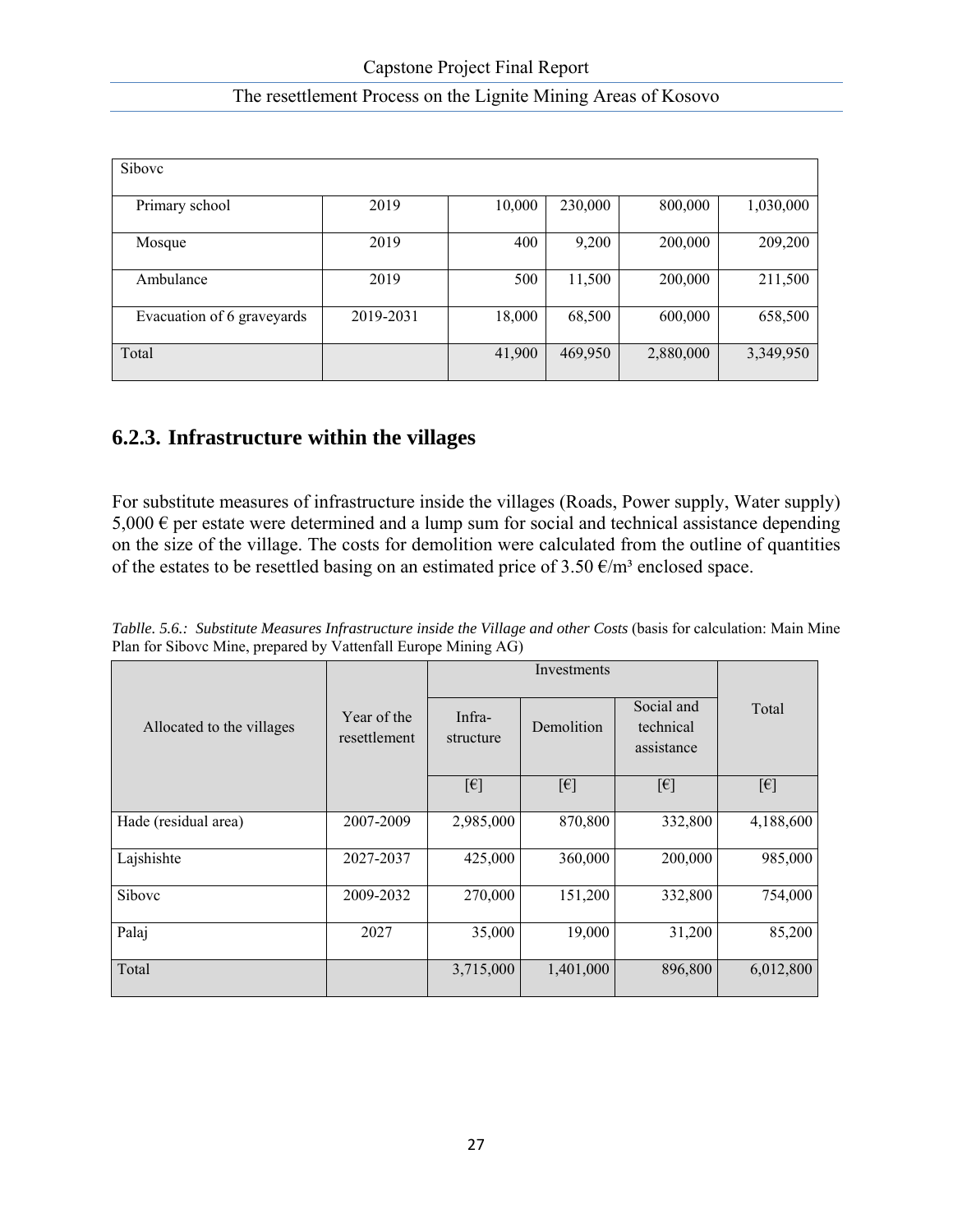## **6.2.4. Infrastructure outside the villages**

The following assumptions are bases for the determined compensation sums for the substitution of the available infrastructure outside the villages:

Power supply (80,000  $\epsilon$  for a substation 2x630 KVA, 45,000  $\epsilon$ / km disassembly and assembly of medium-voltage overhead transmission line)

Water supply (120,000  $\epsilon$  for drinking water DN 200)

Road construction (150,000  $\epsilon$ / km asphalt road from Palaj via Lajthishte to Sibovc, 58,440  $\varepsilon$ / km for gravel roads in the villages).

*Table 5.7 Substitute measures for infrastructure outside the village (basis for calculation: Main Mine Plan for* Sibovc Mine prepared by Vattenfall Europe Mining AG)

|                           |                         |                 | Investments              |              |              |  |  |
|---------------------------|-------------------------|-----------------|--------------------------|--------------|--------------|--|--|
| Allocated to the villages | Year of<br>resettlement | Power<br>supply | Water<br>Roads<br>supply |              | Total        |  |  |
|                           |                         | $[\epsilon]$    | $[\epsilon]$             | $[\epsilon]$ | $[\epsilon]$ |  |  |
| Hade (residual area)      | 2007-2009               | 170,000         | 240,000                  | 409,080      | 819,080      |  |  |
| Lajthishte                | 2027-2037               | 170,000         | 240,000                  | 533,760      | 943,760      |  |  |
| Sibovc                    | 2009-2032               | 305,000         | 600,000                  | 592,200      | 1,497,200    |  |  |
| Palaj                     | 2027                    | 45,000          | 60,000                   | 208,440      | 313,440      |  |  |
| Total                     |                         | 690,000         | 1,140,000                | 1,743,480    | 3,573,480    |  |  |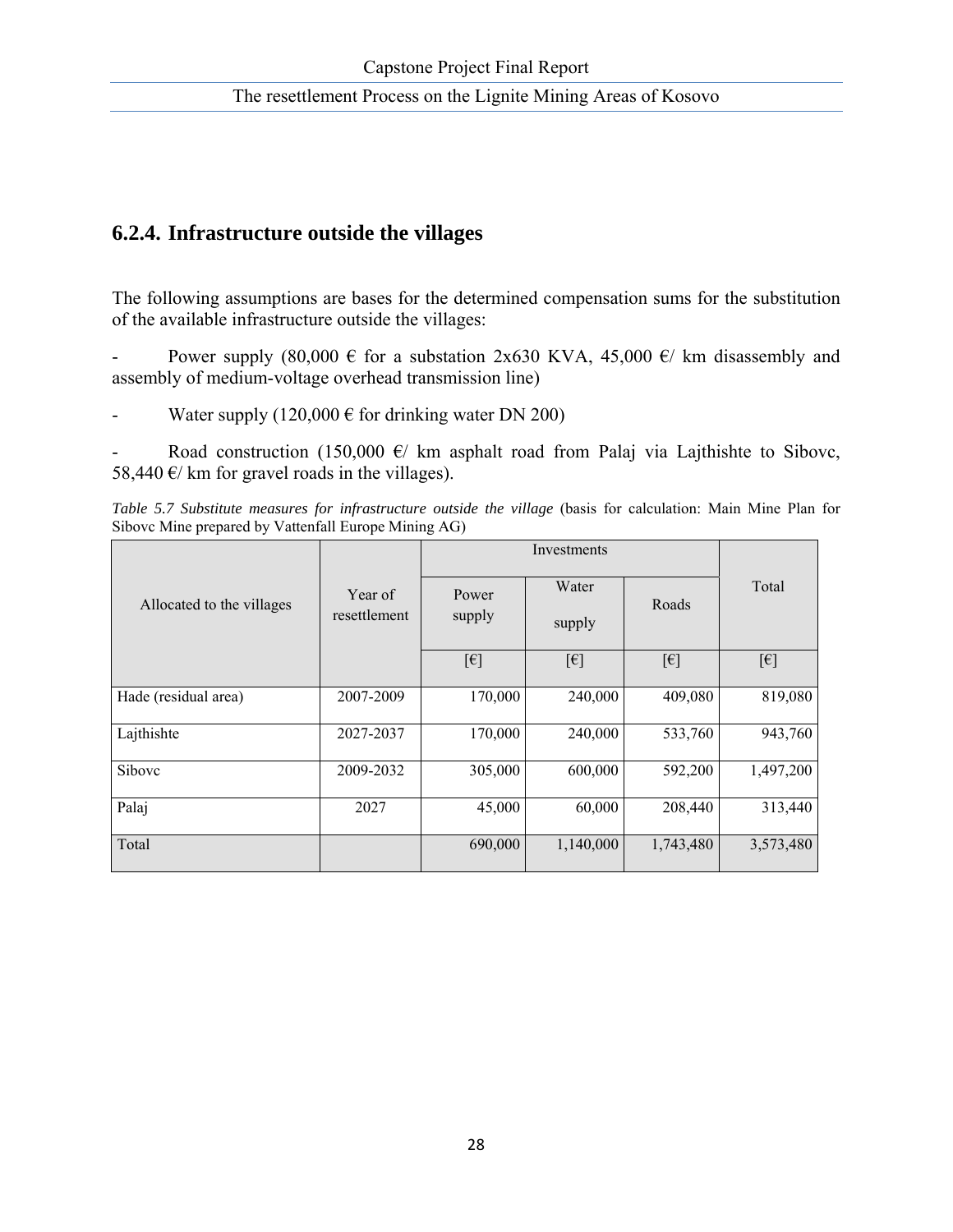## **6.2.5. Claim of Land (Farmland)**

The following table gives an overview on the costs needed related to the claim of land:

*Table 5.8 Claim of farmland* (basis for calculation: Main Mine Plan for Sibovc Mine prepared by Vattenfall Europe Mining AG)

| Claim of  |           |          | Investments | Total                         |            |
|-----------|-----------|----------|-------------|-------------------------------|------------|
| land      |           |          |             |                               |            |
|           | Land use  | Land use | Farmland    | Price                         |            |
|           |           | villages |             |                               |            |
|           | [ha]      | [ha]     | [ha]        | $\lceil \epsilon / ha \rceil$ | $[\in]$    |
| 2007-2008 | 271.000   | 27.500   | 243.500     | 47,500                        | 11,566,250 |
| 2008-2013 | 137.000   | 11.169   | 125.831     | 47,500                        | 5,976,973  |
| 2013-2018 | 102.000   | 0.000    | 102.000     | 47,500                        | 4,845,000  |
| 2018-2023 | 140.000   | 2.049    | 137.951     | 47,500                        | 6,552,673  |
| 2023-2028 | 183.000   | 11.854   | 171.146     | 47,500                        | 8,129,435  |
| 2028-2033 | 89.000    | 16.030   | 72.970      | 47,500                        | 3,466,075  |
| 2033-2038 | 236.000   | 7.908    | 228.092     | 47,500                        | 10,834,370 |
| Total     | 1,158.000 | 76.510   | 1,081.490   |                               | 51,370,775 |

The table below gives a summary of the compensation sums to be expected in connection with resettlement and land purchase.

*Table 5.9 Provisional estimation of resettlement* (basis for calculation: Main Mine Plan for Sibovc Mine, prepared by Vattenfall Europe Mining AG)

| Village | Term                            | Land use          | Investments  | Total costs<br>per village |
|---------|---------------------------------|-------------------|--------------|----------------------------|
|         |                                 | (m <sup>2</sup> ) | $(\epsilon)$ | $(\epsilon)$               |
| Hade    | Households in the residual area |                   | 45,491,000   | 59,762,680                 |
|         | Building land households        | 358,200           | 8,238,600    |                            |
|         | Primary School                  |                   | 800,000      |                            |
|         | Building land Primary School    | 4,000             | 92,000       |                            |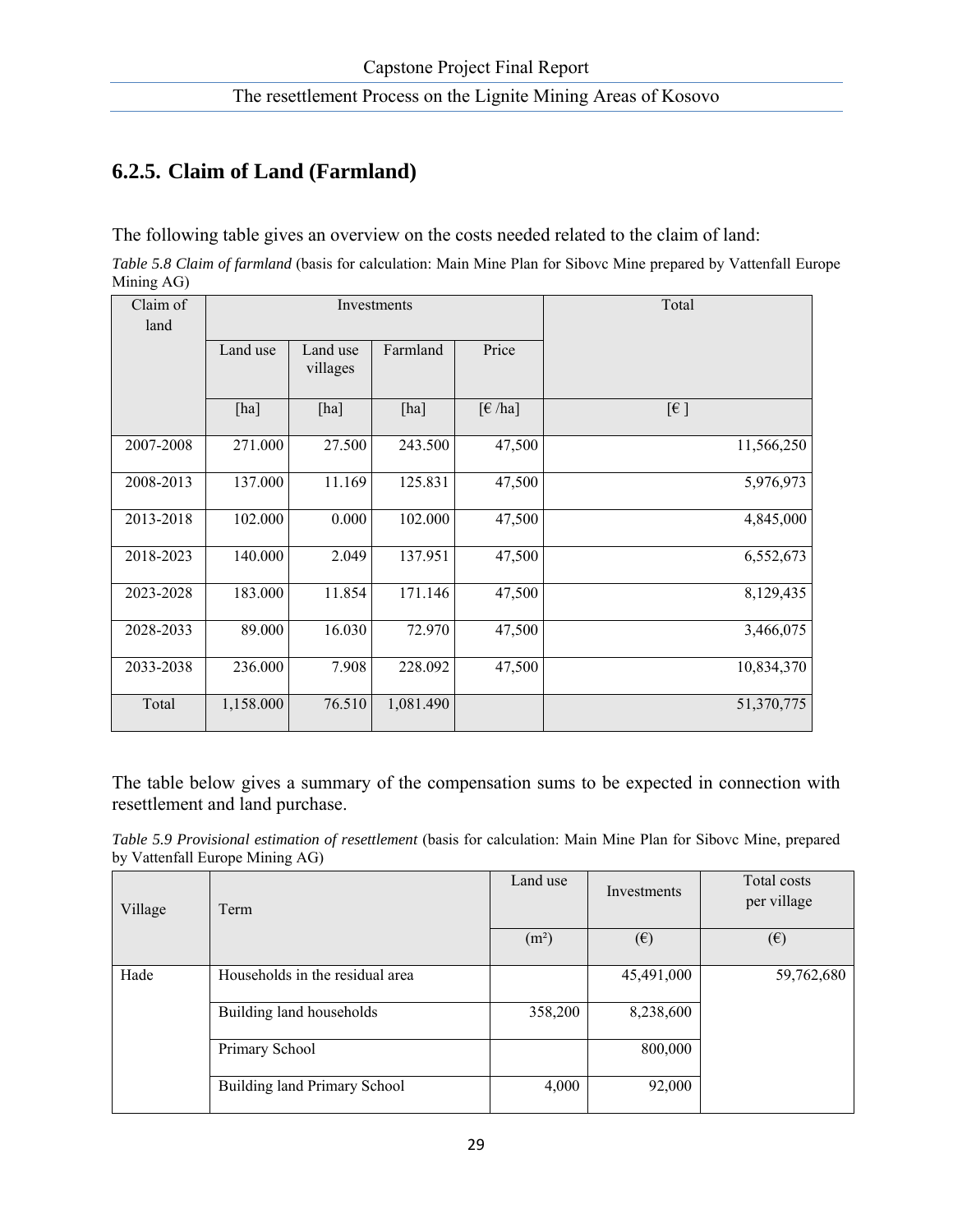|            | Evacuation graveyard                                                  |         | 120,000   |            |
|------------|-----------------------------------------------------------------------|---------|-----------|------------|
|            | Land graveyard                                                        | 4,000   | 13,000    |            |
|            | Demolition                                                            |         | 870,800   |            |
|            | Social and technical assistance                                       |         | 332,800   |            |
|            | Infrastructure (Roads, Power supply,<br>Water supply) inside village  |         | 2,985,000 |            |
|            | Infrastructure (Roads, Power supply,<br>Water supply) outside village |         | 819,080   |            |
| Lajthishte | Households                                                            |         | 6,672,500 | 10,644,510 |
|            | <b>Building land households</b>                                       | 42,500  | 977,500   |            |
|            | Garden land households                                                | 170,000 | 850,000   |            |
|            | Primary School                                                        |         | 100,000   |            |
|            | <b>Building land Primary School</b>                                   | 2,000   | 46,000    |            |
|            | Evacuation graveyard                                                  |         | 60,000    |            |
|            | Land graveyard                                                        | 3,000   | 9,750     |            |
|            | Demolition                                                            |         | 360,000   |            |
|            | Social and technical assistance                                       |         | 200,000   |            |
|            | Infrastructure (Roads, Power supply,<br>Water supply) inside village  |         | 425,000   |            |
|            | Infrastructure (Roads, Power supply,<br>Water supply) outside village |         | 943,760   |            |
| Palaj      | Households                                                            |         | 549,500   | 1,098,640  |
|            | Building land households                                              | 3,500   | 80,500    |            |
|            | Garden land households                                                | 14,000  | 70,000    |            |
|            | Demolition                                                            |         | 19,000    |            |
|            | Social and technical assistance                                       |         | 31,200    |            |
|            | Infrastructure (Roads, Power supply,<br>Water supply) inside village  |         | 35,000    |            |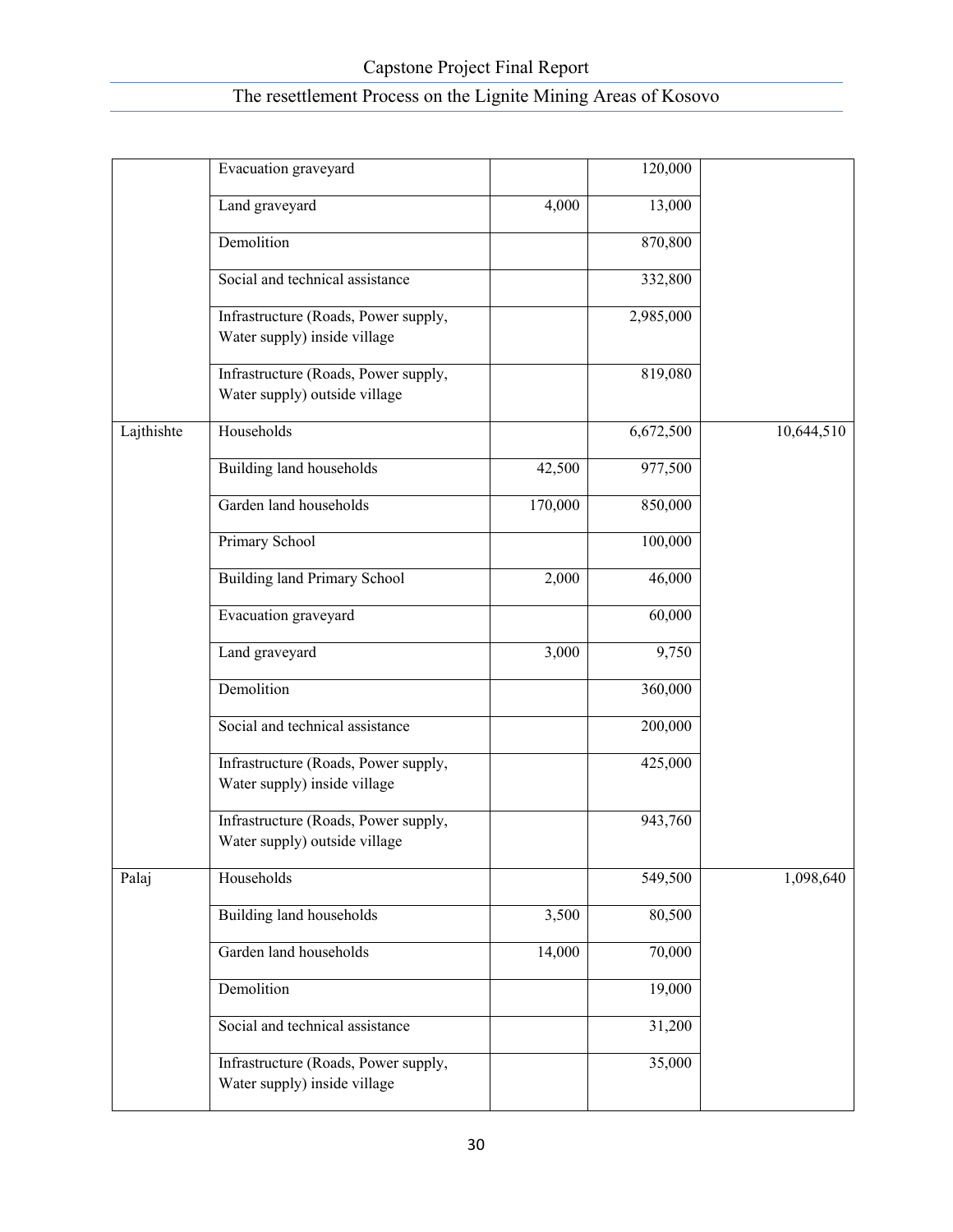| <b>PAYMENT</b> |                                                                       |                  |                    |             |
|----------------|-----------------------------------------------------------------------|------------------|--------------------|-------------|
| <b>TOTAL</b>   |                                                                       | 11,580,000       |                    | 132,637,005 |
| Farmland       |                                                                       | 10,814,00        |                    | 51,370,775  |
|                | Infrastructure (Roads, Power supply,<br>Water supply) outside village |                  | 1,497,200          |             |
|                |                                                                       |                  |                    |             |
|                | Infrastructure (Roads, Power supply,<br>Water supply) inside village  |                  | 270,000            |             |
|                | Social and technical assistance                                       |                  | 332,800            |             |
|                | Demolition                                                            |                  | 151,200            |             |
|                | Land graveyards                                                       | 18,000           | 58,500             |             |
|                | Evacuation of 6 graveyards                                            |                  | 600,000            |             |
|                | Building land ambulance                                               | $\overline{500}$ | 11,500             |             |
|                | Ambulance                                                             |                  | 200,000            |             |
|                | <b>Building land Mosque</b>                                           | 400              | $\overline{9,200}$ |             |
|                | Mosque in Midanska                                                    |                  | 200,000            |             |
|                | <b>Building land Primary School</b>                                   | 10,000           | 230,000            |             |
|                | Primary School                                                        |                  | 800,000            |             |
|                | Garden land households                                                | 108,000          | 540,000            |             |
|                | Building land households                                              | 27,000           | 621,000            |             |
| Sibovc         | Households                                                            |                  | 4,239,000          | 9,760,400   |
|                | Infrastructure (Roads, Power supply,<br>Water supply) outside village |                  | 313,440            |             |
|                |                                                                       |                  |                    |             |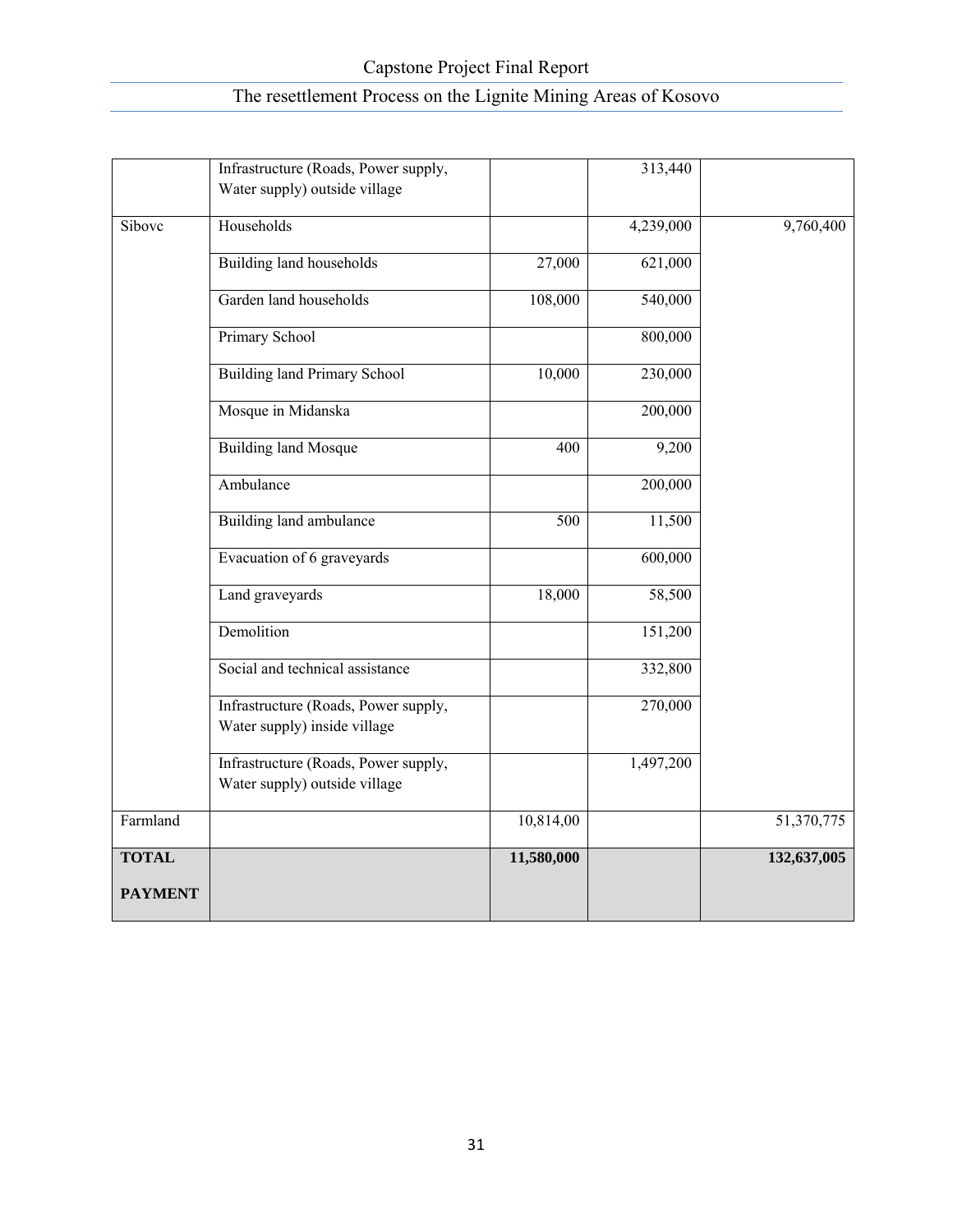### **6.3. Time Scheduling for Resettlement Measures**

In normal conditions, including all preparatory measures (principles and contracts) a period of 10-12 years is recommended to carry out a normal planned resettlement of locations [14]. Nevertheless, this might also be implemented faster, if compromises are agreed in written form in a contract.

To start the project, financing of the resettlement according to the individual project stages shall be ensured.

| Measure                                                                                                                                                                      | Minimum<br>Period |
|------------------------------------------------------------------------------------------------------------------------------------------------------------------------------|-------------------|
| Creating planning requirements for the resettlement                                                                                                                          | 1 year            |
| (passing of the resettlement law and resettlement criteria, conclusion of a basic contract<br>between municipality, mining company and government)                           |                   |
| Information of the concerned and inventory taking                                                                                                                            | 1 year            |
| Installation of a consulting office as local contact partner for technical and social<br>assistance of residents)                                                            | 5 years           |
| Questionnaires with criteria (interviews about individual plans, wishes, doubts and<br>participation possibilities)                                                          | 1 year            |
| Preparation of an offer for a socially acceptable resettlement on the basis of the results of<br>inventory taking and interviews                                             | 9 months          |
| Identification of sites, area acquisition and establishing of legal planning prerequisites for<br>the development of the joint resettlement site; start of development works | 1 year            |
| Inventory taking, contract negotiations and conclusion of notary contracts for land swap<br>with the private owners                                                          | $1 - 2$ years     |
| Structural building measures for private owners, collective housing (apartments) and<br>council housing                                                                      | 1 year            |

 *Table 5.10 Steps for a joint resettlement of a village* 

The table above is the result of discussions and consultations with KEK officials and the Project Consultant, the examples taken from practices elsewhere, as well as the World Bank guidelines and principles.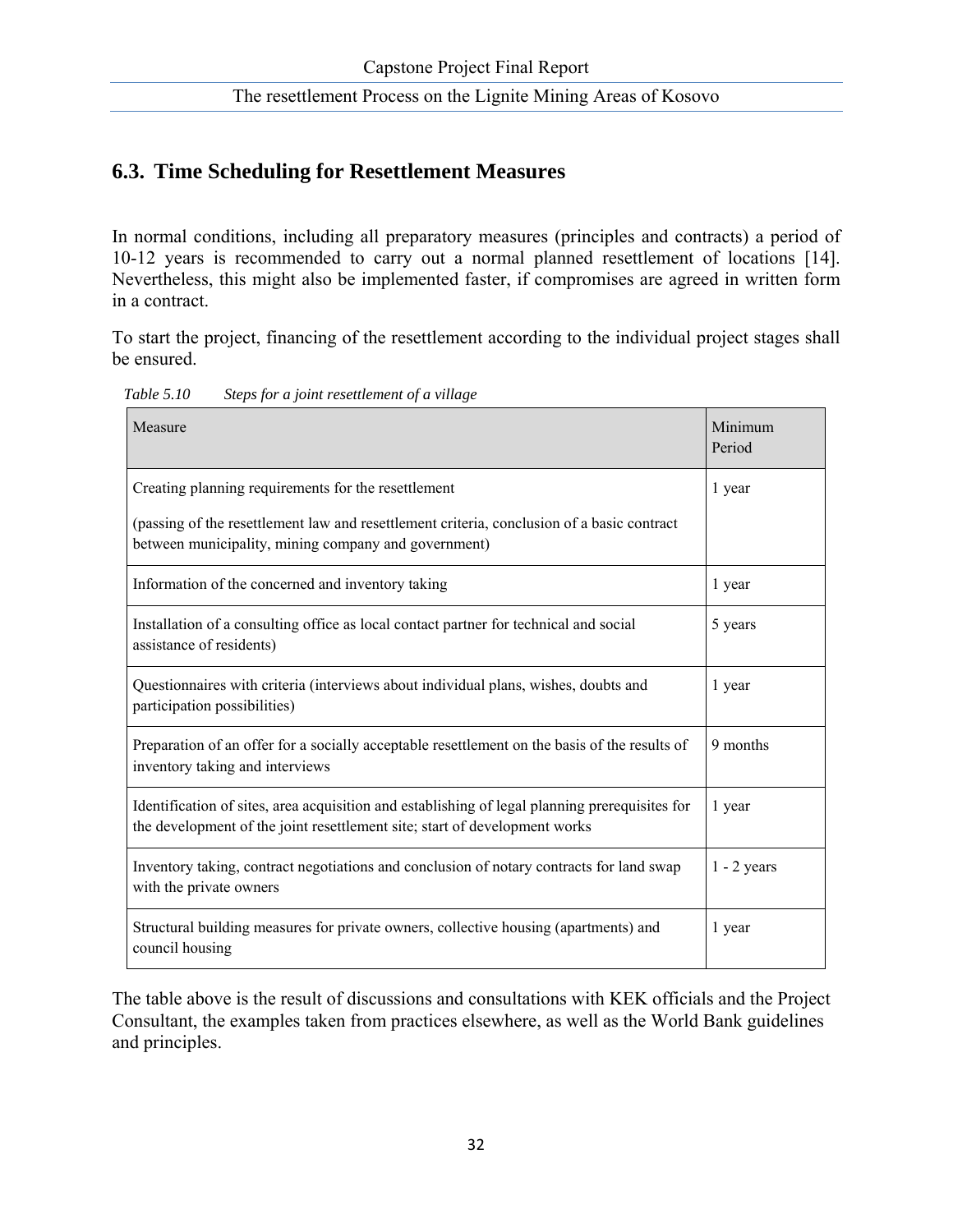# **7. Discussions and summary**

The latest decision by the Government of Kosovo in the energy sector has been made in order to construct a new power plant with a capacity of 500 MW, with possibility of extension of capacities, and the immediate development of the new open pit mine known as Sibovc Mine. The decision was issued on December  $17<sup>th</sup>$ , 2009. [15]. There will be a need to follow up on the activities to be undertaken with regards to the involvement of private investor in the mining sector and hence highlight the resettlement issue.

KEK has undergone the process of unbundling and as a result a new Distribution Company has been established being however still as a passive entity operating within the KEK's operations until new decision for its privatization is made. Similarly, the activities are developed for the privatization of KEK's Generation and Mines, which would enable involvement of private investors in constructing a new power plant as well as in opening up a new lignite mining area. The transaction process for the mines and generation is undergoing with a view to be completed in 2010/2011. This will provide clear picture to move forward. However, considering the experience from elsewhere it is obvious that the investor will be responsible for all liabilities caused by its ownership and operation (i.e. from the date of the facility transfer and going forward), but that the Government (or perhaps KEK) will be responsible for all liabilities existing at the time of the transfer. The new investor may be ready to take over the resettlement process, however, that will have an effect on the total price the investor is offering for the investment.

KEK mining operations will approach first houses of the affected village by 2010 and therefore practical and pragmatic steps need to be taken immediately. There are concerns that people affected are not sufficiently informed on the process and consequently no clear picture is drawn as to compensation policy that will be applied. Their concern must be listened carefully and their requirements must be addressed properly and in a sound manner.

The resettlements of Hade and Shipitulla villages have great impact on the future mining development. There are concerns that such resettlement could be undertaken by using the emergency procedure. In the worst care such action might disturb the public acceptance for new lignite mining activities in Kosovo.

The village of Hade should have been resettled in the period 2008/2009 for overburden removal. This period includes the removal of all basements and the transference of the land to KEK. It shall be noted that to date, the expropriation of land hasn't been completed yet due to the issues with property registration (out of 70 properties, only 22 have been registered and evaluated up to now, in accordance with provisions of the Expropriation Law) and consequently there are delays in the process [16].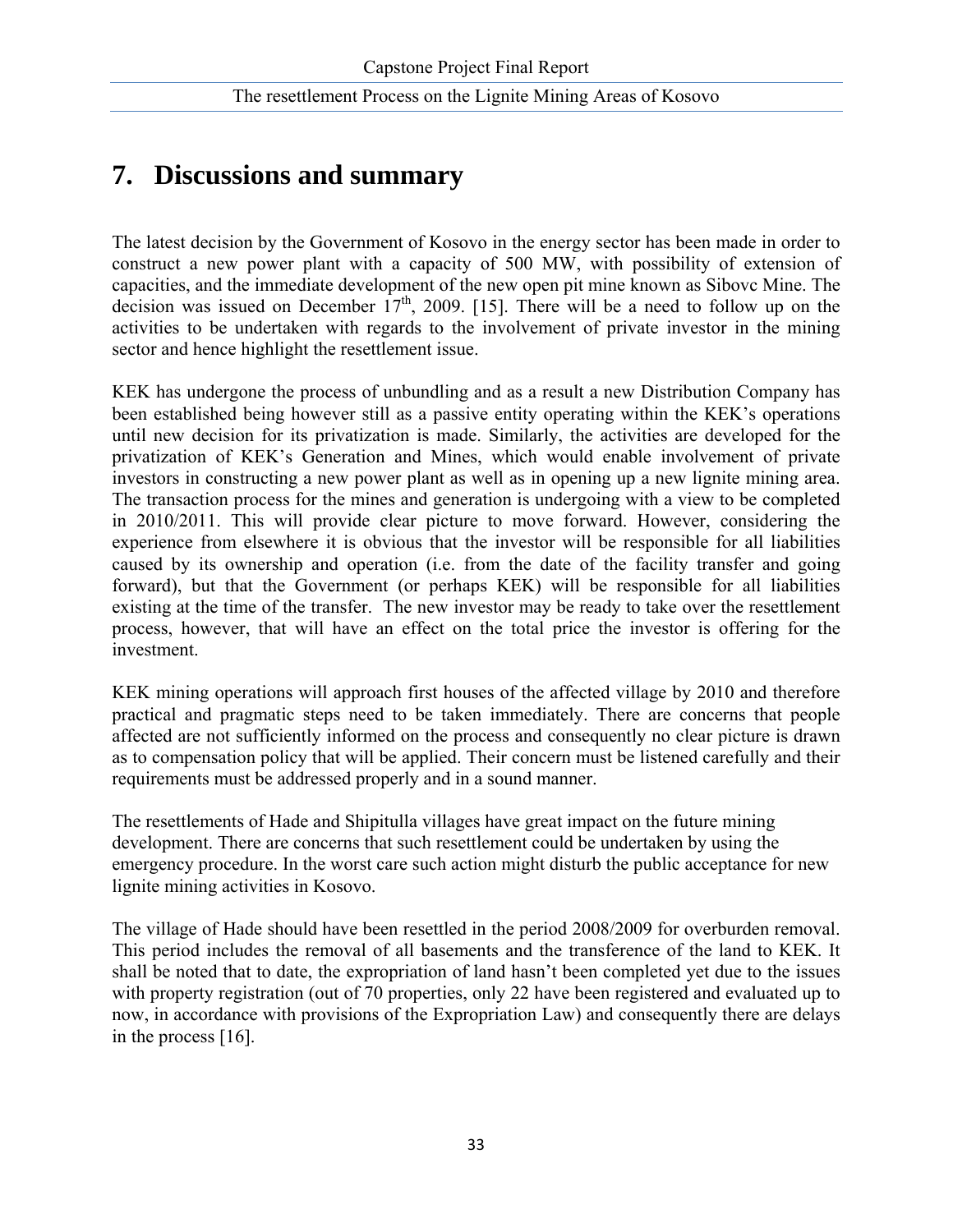### **7.1. Summary**

The Capstone Project delivers the best practices for a resettlement process in areas with natural resources and particularly with lignite mining. The principles outlined are useful for future activities given the importance for lignite extraction.

The best practice is shown through a study for the so-called Lusatian lignite mining area carried out by a reputable company known as Vattenfall Europe Mining AG, the fourth-largest power producer in Europe and third-larges power producer in Germany. The principles and strategies they developed are as follows:

- Joint resettlement to one location
- Maintaining and developing of village life at old location up to start of resettlement
- Functional compensation for property without new indebtedness based on the existing property
- Maintaining and supporting of activities of clubs and associations
- Strategic concept for tenants with socially acceptable rents
- Maintaining and continuing of small enterprises
- Resettlement within a short period

The three Gorges Dam case in China has shown the ability and willingness of the China Government to complete such a huge project. However, the corruption and violation of human rights have frequently occurred through the process. Although most of the residents are properly relocated, there is still significant amount of residents who haven't been receiving enough government aids and are still living in poor conditions.

And finally, the case in the regional perspective, i.e. the case of Serbia has shown that the whole process there is managed by the Electric Power Industry of Serbia (EPS), which has been involved in exploiting lignite in the Kolubara basin for almost half a century and has already developed the organizational capacity and the competence to deal with most aspects of the resettlement. EPS has experience of moving several settlements in the past, and although they operated within a centralized political system, they proved to be sensitive to the needs of local communities. Local representatives in the affected municipalities were of the opinion that previous resettlement programs were generally positive.

In addressing and mitigating the effects of resettlement there are several issues that need to be part of any planning for resettlement. First of all, active participation of affected people within the planning and decision process is the basis for building an acceptance to carry out the resettlement.

The examples described in the report strengthen the position that the company operating with lignite mining shall bear full responsibility for the resettlement process, whereas the Governmental Institutions shall guarantee the process through laws and regulations derived for such purpose.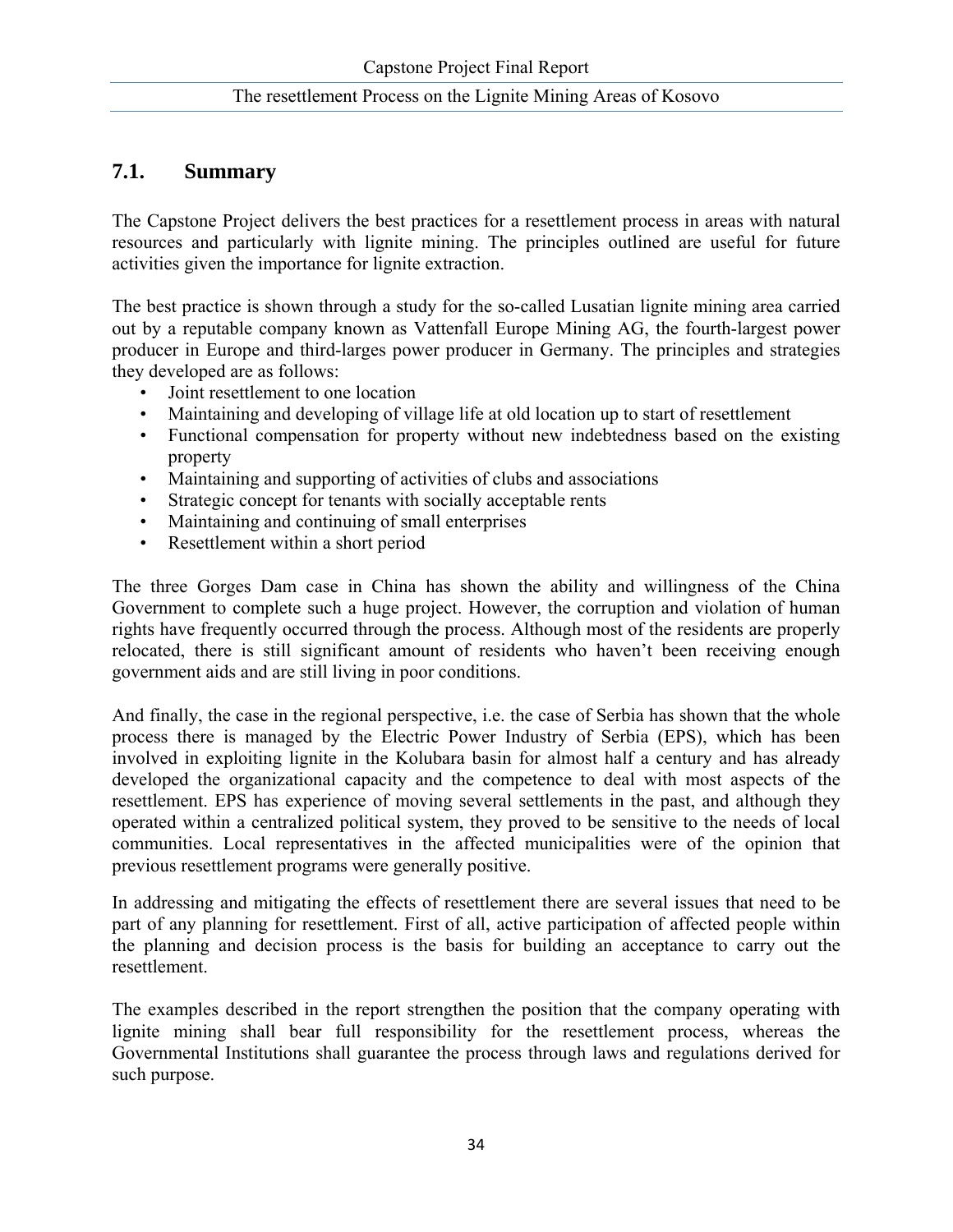The legislation assessment carried out in the report highlights the loopholes within the existing law. In this respect, it is important to underline that within Kosovo Law there is no clear definition of resettlement and therefore there is no scope for application of mitigating instruments such as Resettlement Action Plan or social management plan, as required under international guidelines, particularly under the World Bank Guidelines, which clearly defines the scope of definition which protects both the developer and those who are to be resettled

Many of the key principles of the World Bank's Resettlement Guidelines are partly covered by current Kosovo Law. These include:

- The requirement to pay compensation in advance where land is compulsory acquired (Law on Land Expropriation, Article 8)
- The need to compensate based on full market value or through grant of another land plot or buildings, of equal quality, size and value (Chapter 4, Article 17 of the Expropriation Law)
- The requirement to compensate for losses whether temporary of permanent in production or damage to productive assets and crops, and
- Provision for pre-judicial avenues for resolution of disputes and rights of appeal.

Financial implications of the resettlement process are crucial and therefore need to be given a serious consideration.. The financial range to be considered for the entire process until 2038 is ranging from  $\epsilon$ 100 Million to  $\epsilon$ 150 Million. The calculations in the report indicate the total amount of  $E132$  Million. The basis for financial calculation is the costs incurred during the emergency resettlement, the market value, as well as the experience from other countries. The calculations were carried out in a close cooperation with the Project Consultant and are therefore essential for further use. They took into consideration the mining development projects for Sibovc using the International Financial Reporting Standards.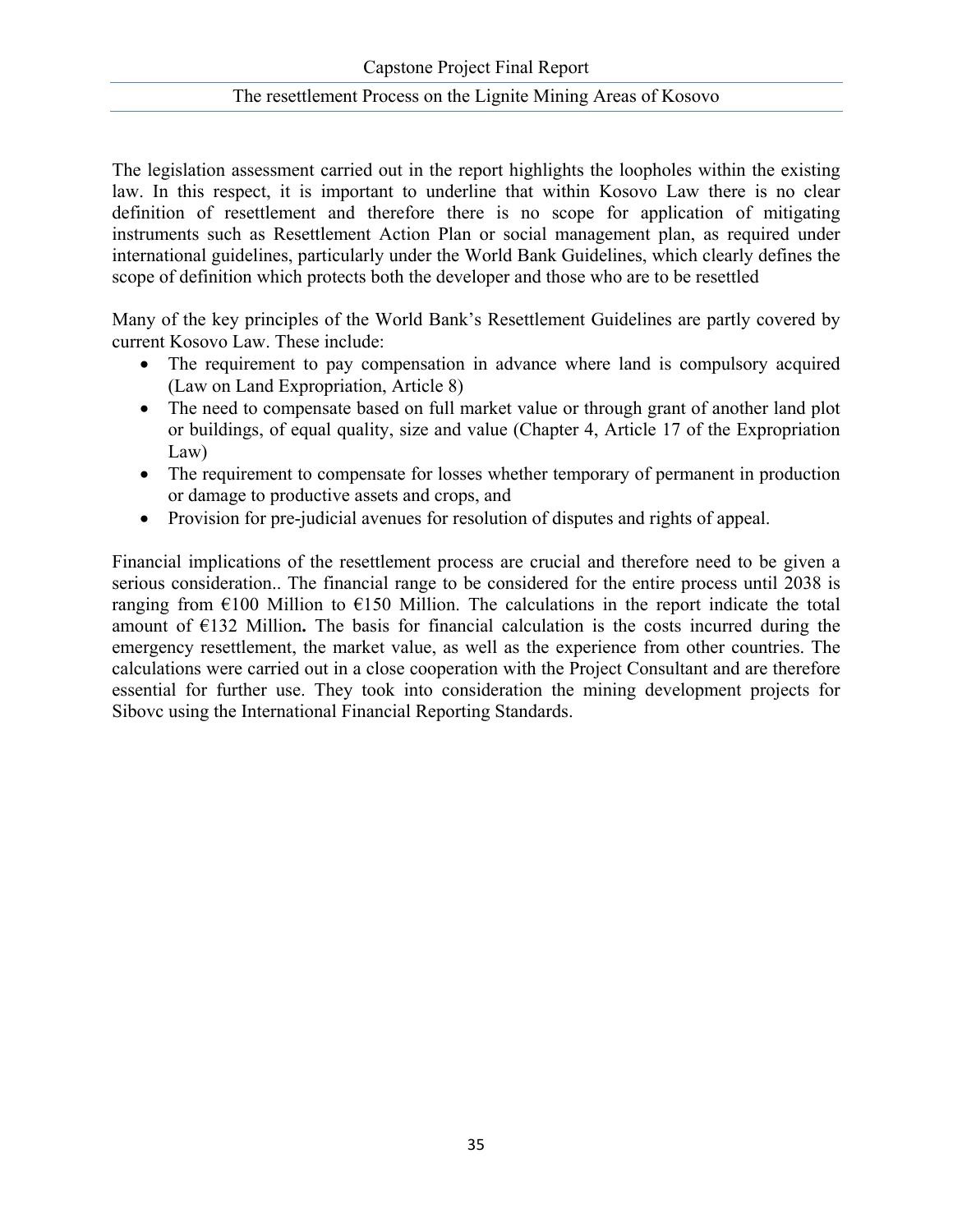## **7.2. Recommendations:**

- $\triangleright$  The company operating with lignite extraction shall be fully responsible for the entire resettlement. The Government shall be the guarantor making sure to have a smooth and sustainable process through laws and regulations that comply with international standards
- $\triangleright$  Integration and active participation of affected people before, during and after the resettlement
- ¾ Prepare a Resettlement Action Plan in order to encompass component activities the resettlement such as census, socio-economic survey, consultation with project affected communities, monitoring or reporting
- $\triangleright$  The loopholes in the legislation shall be satisfied including the following:
	- Resettlement definition
	- Resettlement planning and procedural requirements
	- Public consultation and participation of affected communities
	- Extent of compensation and types of assistance to be offered
	- Categories of people eligible for compensation
	- Property measurement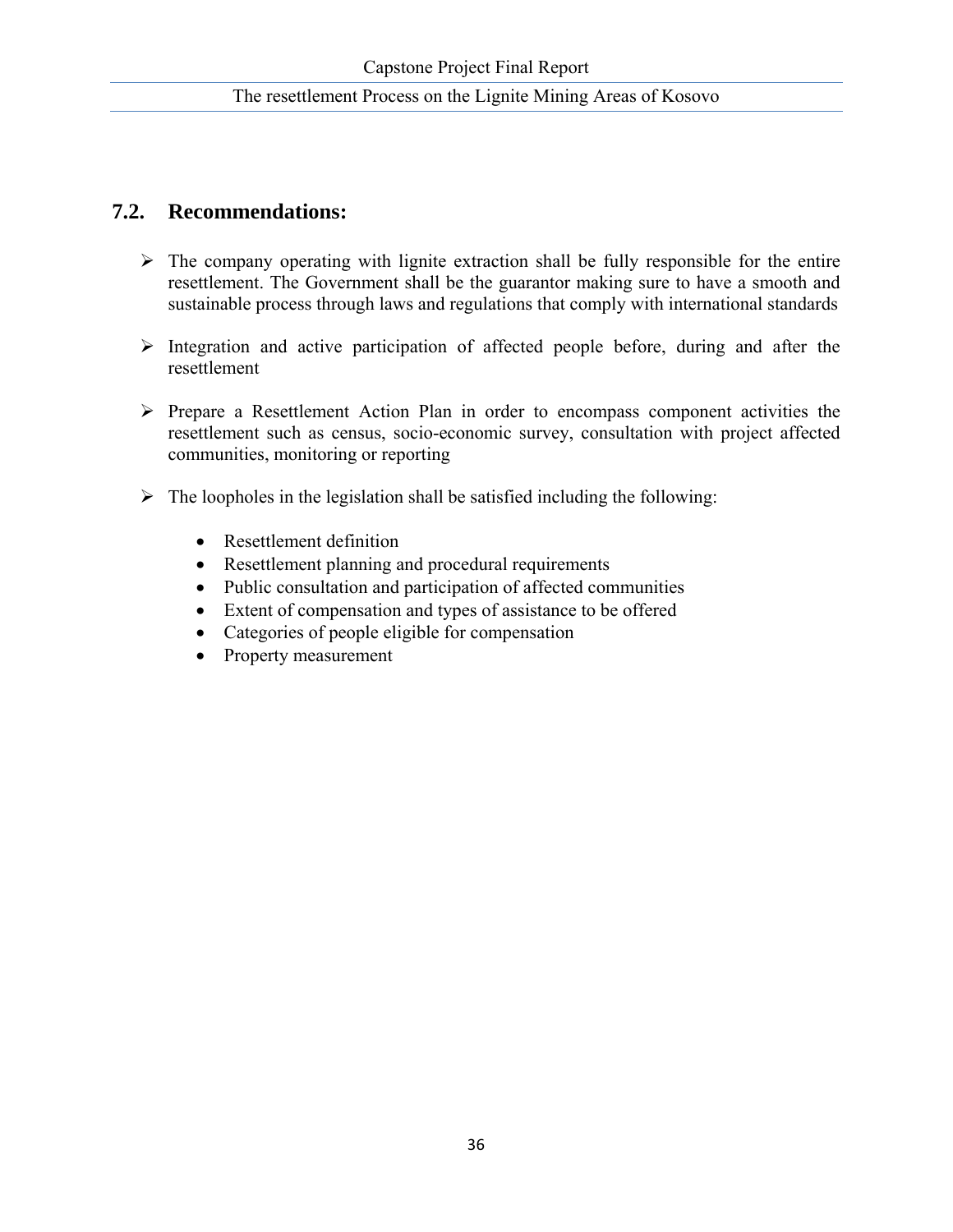## **List of References**

[1] Vattenfall Europe Mining AG: Mining Damages /Construction Department, Team Leader Joachim Krestchmer: Resettlement Process in the Lusatian lignite area – www.vattenfall.de;

 [2] Policies and practice in Three Gorges resettlement: a field account – by Shawn Steil and Duan Yuefang – www.fmreview.org/FMRpdfs/FMR12/fmr12.2.3.pdf;

[3] Three Gorges Dam http://www.internationalrivers.org/china/three-gorges-dam, written by

#### Peter Bosshard

[4] China's Three Gorges Dam: American University in Kosovo, "Advanced Project Management Course – 0681-711.51", presented by: Skender Isufi & Besnik Haziri, November 2008;

[5] Environmental Impact Assessment for Kolubara Mining prepared by European Agency for Reconstruction; provided by Mr. Uwe Schmidt, Vattenfall's Senior Mining Expert

[6] Cost Estimation for resettlement of population in Serbia: PDF Document provided by Mr. Uwe Schmidt, Vattenfall's Senior Mining Expert

[7] Law on Expropriation of Immovable Property, No. 03/L-139 – Republic of Kosovo – www.ks-gov.net

[8] World Bank, "SESA – Annex E, Revised Resettlement Policy Framework", ELC/CSA/ERM, 2008 – www.worldbank.org

[9] KEK's own resource information – more at: www.kek-energy.com/publications

[10] Energy in the Western Balkans – the path to reform and reconstruction – International Energy Agency in Cooperation with United Nations Development Program

[11] Annual Mining Operational Plan along with Geological Surveys prepared by the KEK's Coal Production Division – www.kek-energy.com

[12] European Agency for Reconstruction "Preparation of a mid term plan for existing coal mines and a main mining plan for the development of the new EUROPEAID/116986/D/SV/KOS" – **Part I Basic Investigation**, prepared by the DMT  $\&$ Vattenfall Sibovc Mine - Europe Mining AG Consortium, Team Leader: Ullrich Höhna, Senior Expert Mine Planning

[13] KEK Environmental Projects "Sibovc Southwest Lignite Mine Environmental and Social Impact Assessment Study – KCB 08 529 322), prepared by Engteam & Partners Kosovo, Team Leader: Giuseppe Razza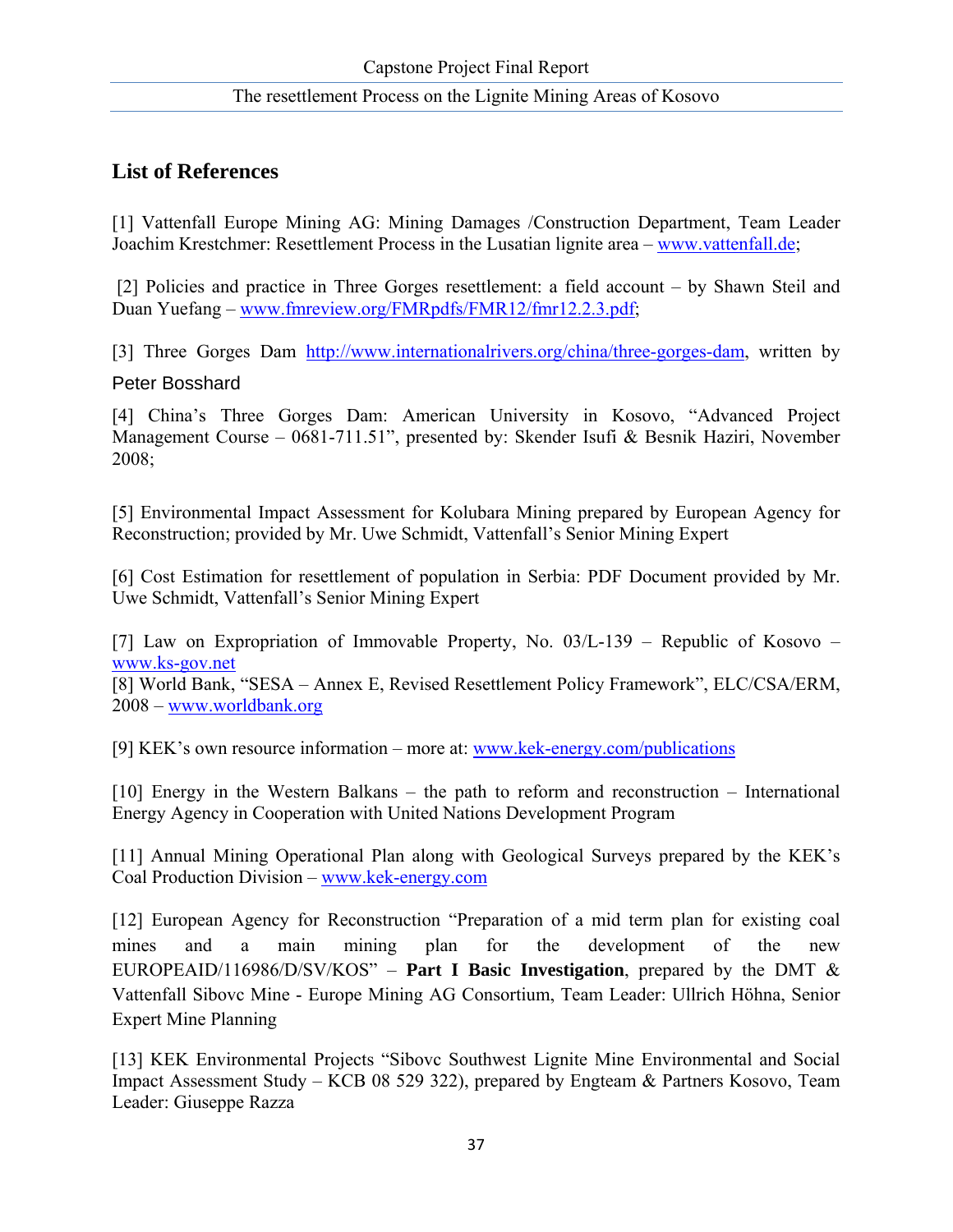[14] European Agency for Reconstruction "Preparation of a mid term plan for existing coal mines and a main mining plan for the development of the new EUROPEAID/116986/D/SV/KOS" – **Part II Technical Planning**, prepared by the DMT & Vattenfall Sibovc Mine - Europe Mining AG Consortium, Team Leader: Ullrich Höhna, Senior Expert Mine Planning

[15] The Government of Kosovo's Decision 07/99 dated 17.12.2010 – www.ks-gov.net

[16] KEK's letter addressed to the Ministry of Environment and Spatial Planning dated February

 $12<sup>th</sup>$ , 2010 indicating the current situation on Expropriation – www.kek-energy.com

#### *Other sources and bibliography:*

[1] Environmental and Natural Resources Law – www.worldbank.org/publications

[2] Natural Resource Economics – An Introduction – Barry C. Field

[3] Textbooks from Energy Policy and Energy Development Law Courses

[4] Handbook for Preparing a Resettlement Action Plan – www.worldbank.org/publications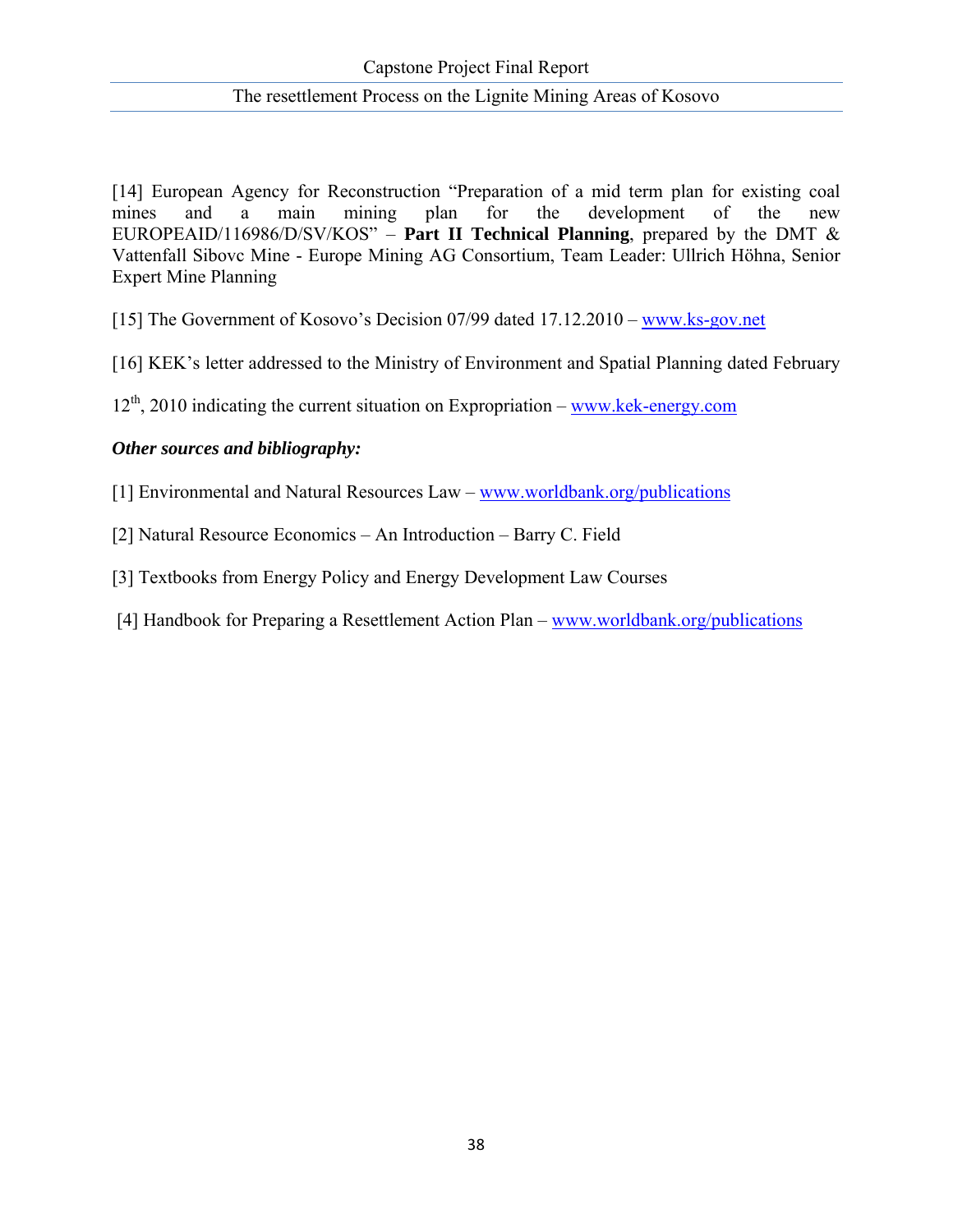## **ANNEX 1**

## **PROJECT CONSULTANT CURICULLUM VITAE**

| <b>6. Contact information:</b> | peter.laux@vattenfall.de |
|--------------------------------|--------------------------|
| 5. Civil status                | married                  |
| 4. Nationality                 | <b>German</b>            |
| 3. Date of birth:              | 24.05.1961               |
| 2. First names:                | <b>Peter</b>             |
| 1. Family name                 | Laux                     |

#### **7. Key qualifications:**

- Proven practical know-how and 25 years of experience in mechanical and mining engineering for opencast lignite mines and equipment
- Masters degree in Mining Engineering after 5 years direct study at university
- Proven professional experience in project management including preparation and supervision of complex lignite mining equipment rehabilitations investments
- Deep managerial and technical experience in the mining sector with bucket wheel excavators, spreaders and conveyor lines
- Experience with preparation, management and supervision of contracts under FIDIC conditions of contract.
- Detailed knowledge of the Kosovo lignite mines and long term managerial and technical experience in this region
- Excellent English command and good communication skills